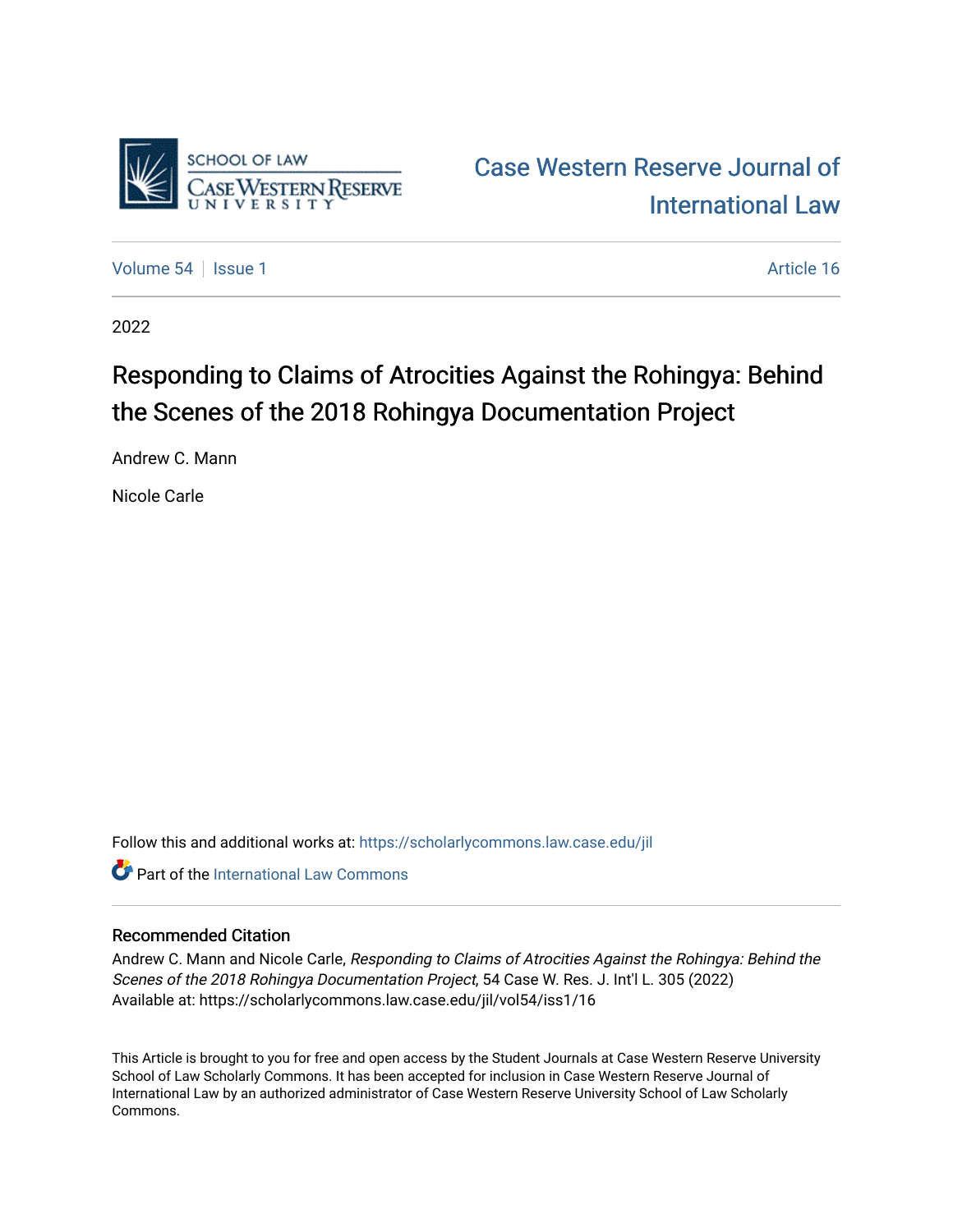# Responding to Claims of ATROCITIES AGAINST THE ROHINGYA: Behind the Scenes of the 2018 ROHINGYA DOCUMENTATION  $PROJECT<sup>1</sup>$

*Andrew C. Mann\* Nicole Carle\*\**

#### TABLE OF CONTENTS

- 1. *See generally* DANIEL J. FULLERTON, RALPH KEEFER, MILICA KOSTIC, ANNA TRIPONEL, PAUL R. WILLIAMS & JONATHAN P. WORBOYS, DOCUMENTING ATROCITY CRIMES COMMITTED AGAINST THE ROHINGYA IN MYANMAR'S RAKHINE STATE: THE PUBLIC INTERNATIONAL LAW & POLICY GROUP'S 2018 HUMAN RIGHTS DOCUMENTATION MISSION (2018) [hereinafter PILPG Report]. The Project, its findings, legal analysis, and impact would not have been possible without the extraordinary abilities and efforts of the Project Director, Milica Kostic.
- \* Andrew C. Mann is a retired Senior Foreign Service Officer, currently consulting with PILPG as its Strategic Advisor. A former clerk for the U.S. Eleventh Circuit Court of Appeals, he spent more than thirty-five years in government service working in nine countries. He was detailed to the U.S. State Department's Legal Advisor's Office for a year and then as an Expert on Mission to the Office of the Prosecutor, International Criminal Tribunal for the Former Yugoslavia. As a State Department Pearson Fellow, he taught international law and human rights at the Henry M. Jackson School of International Studies, University of Washington. Later, in Afghanistan, he worked as Deputy Coordinator for Rule of Law, preparing for the 2007 Rome Conference on Justice and Rule of Law. He was the Senior Legal Advisor to the Rohingya Documentation Project.
- \*\* Nicole Carle is Assistant Counsel for PILPG and has contributed to or managed multiple ongoing documentation projects. She supports PILPG's transitional justice work in Yemen and Ukraine, in addition to managing its project on the intersection of documentation and technology. She graduated *cum laude* from American University Washington College of Law and previously worked for both Senator Duckworth (IL) and the U.S. House of Representatives Committee on Foreign Affairs. The authors reviewed PILPG records and interviewed Milica Kostic, Daniel Fullerton, PILPG Program Manager for the Project, and Stephanie Munro Courtney, a member of the PILPG on site logistics team, for this article.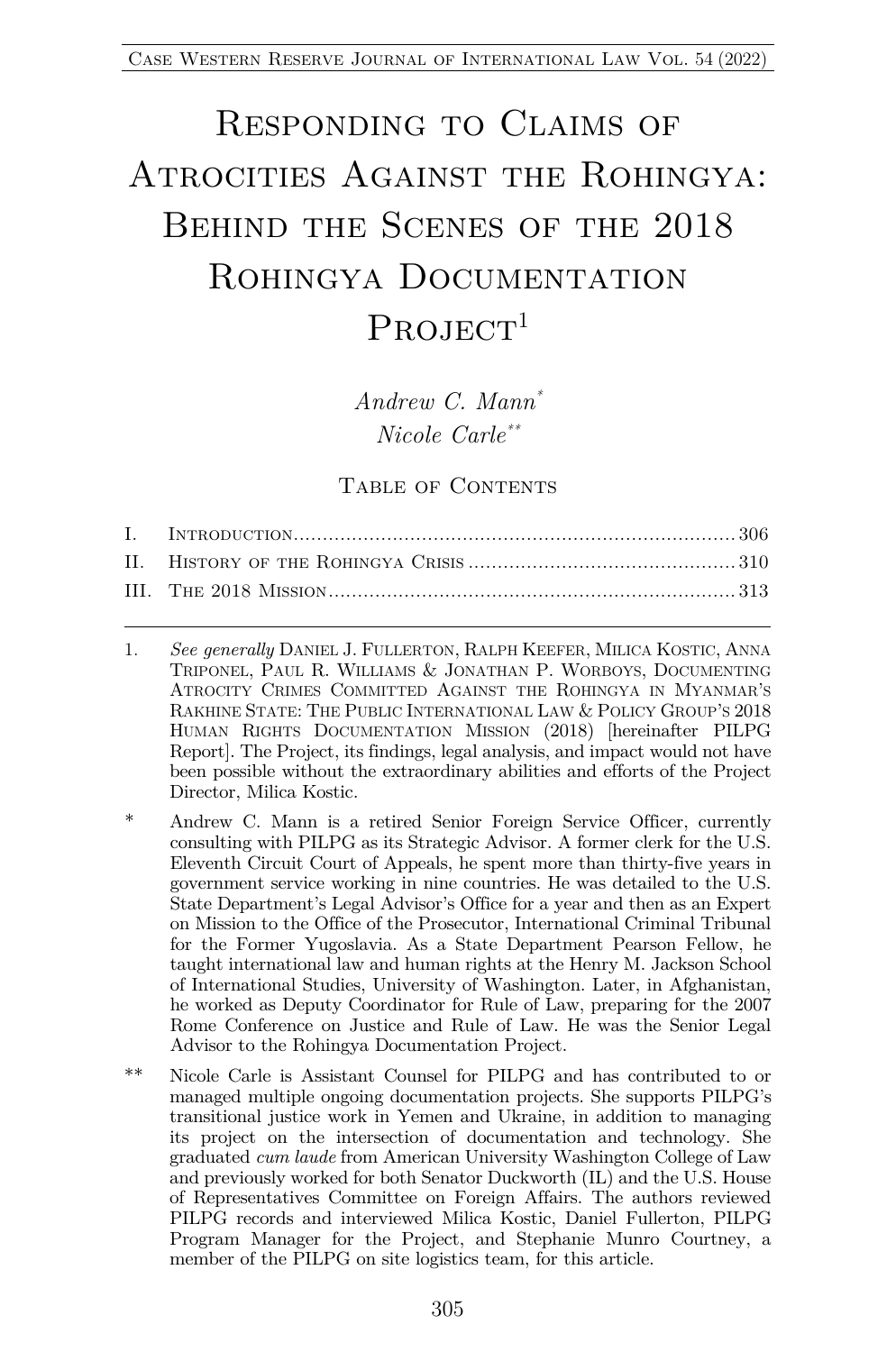|    | E.                                                               |
|----|------------------------------------------------------------------|
|    | F.                                                               |
|    |                                                                  |
|    |                                                                  |
|    | 2.                                                               |
|    | $3_{-}$                                                          |
|    | 4.                                                               |
|    | 5.<br>Methodology: Beautiful in the Abstract, but Challenging in |
|    |                                                                  |
|    |                                                                  |
|    |                                                                  |
|    |                                                                  |
| V. |                                                                  |
|    |                                                                  |

#### I. Introduction

*"They were hunting us."*

– A 50-year-old Rohingya woman from Maungdaw2

*"There were so many bodies and so much blood in the river, it looked like the river was bleeding."*

– An 18-year-old Rohingya woman from Buthidaung3

*"You could hear screaming. The girls were screaming so loud like their souls were leaving their bodies."*

– A 65-year-old Rohingya man from Maungdaw4

On August 17, 2018, the U.S. Department of the Treasury imposed sanctions on four Burmese<sup>5</sup> military and border guard commanders and

<sup>2.</sup> *Id.* at 41.

<sup>3.</sup> *Id.* at 47.

<sup>4.</sup> *Id.* at 35.

<sup>5.</sup> Edward Wong, *U.S. Imposes Sanctions on Myanmar Military over Rohingya Atrocities*, N.Y. TIMES (Aug. 17, 2018), https://www.nytimes.co m/2018/08/17/us/politics/myanmar-sanctions-rohingya.html [https://per ma.cc/ZXF4-QL8P]. Although the United States officially uses Burma as the name of the country, Burma and Myanmar are used interchangeably in this article to refer to the country. *See* Lin Yang, *Burma or Myanmar: One Country with Two Names?*, VOA (Feb. 4, 2021, 7:27 PM), https://www.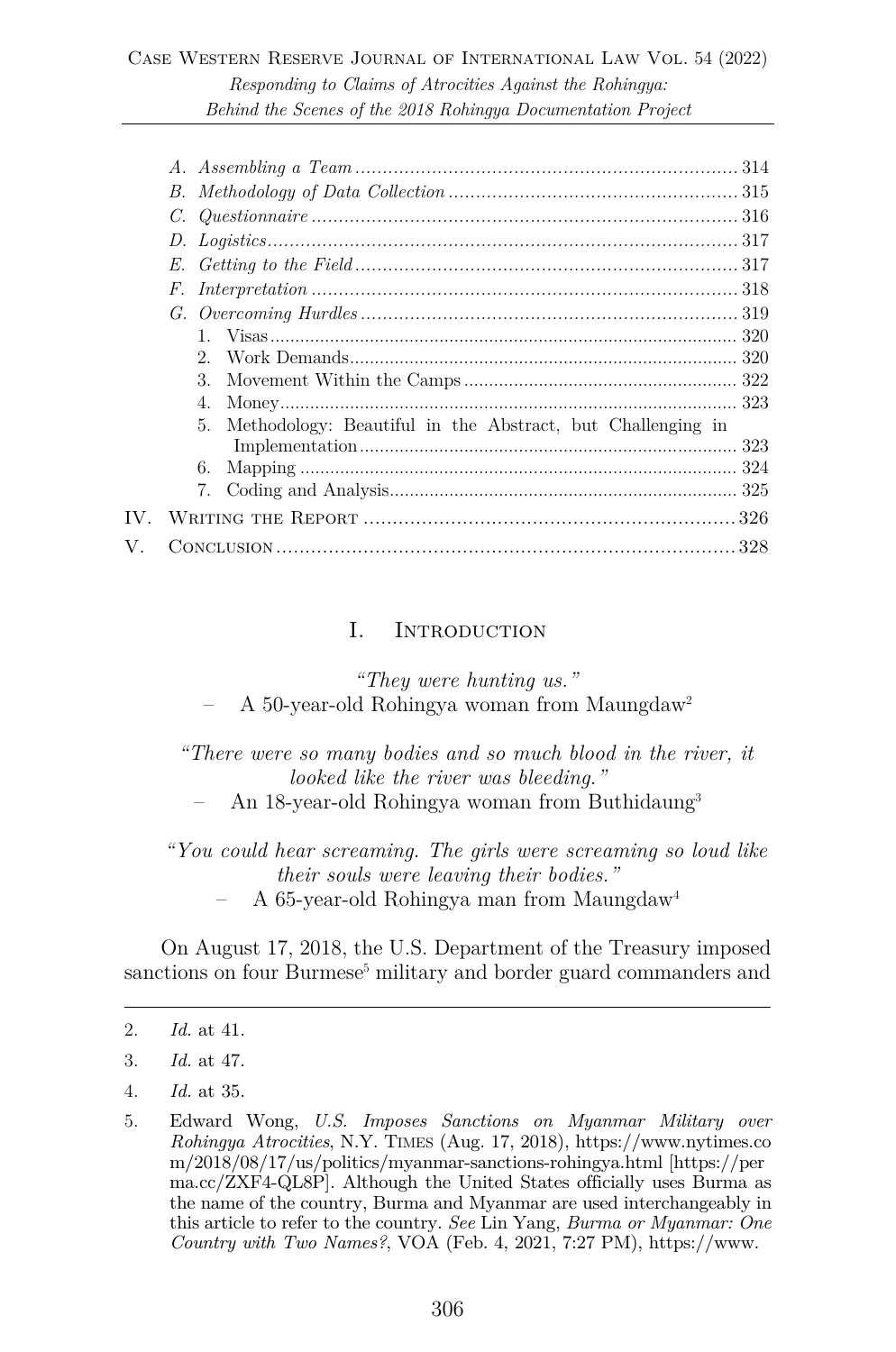two military units for their involvement in ethnic cleansing in Burma's Rakhine State and other human rights abuses in the country's Kachin and Shan States.6 In a press release, the Department noted that "Burmese security forces have engaged in violent campaigns against ethnic minority communities across Burma, including ethnic cleansing, massacres, sexual assault, extrajudicial killings and other serious human rights abuses."7 The U.S. State Department responded to the events in Burma and Bangladesh a month later, when it issued its *Documentation of Atrocities in Northern Rakhine State*, noting:

[T]he vast majority of Rohingya refugees experienced or directly witnessed extreme violence and the destruction of their homes .... The survey reveals that the recent violence in northern Rakhine State was extreme, large-scale, widespread, and seemingly geared toward both terrorizing the population and driving out the Rohingya residents. The scope and scale of the military's operations indicate they were well-planned and coordinated.8

Both announcements were informed by the documentation mission into abuses suffered by the Rohingya in Myanmar, carried out by the Public International Law & Policy Group ("PILPG") from March to April 2018 with funding and support by the State Department's Bureau of Democracy, Human Rights, and Labor ("DRL"). PILPG organized eighteen experienced investigators<sup>9</sup> from around the globe to conduct more than 1,000 interviews in the Rohingya refugee camps in

voanews.com/a/east-asia-pacific\_burma-or-myanmar-one-country-two-na mes/6201633.html [https://perma.cc/3G36-46NC].

- 6. Press Release, U.S. Dept. of Treasury, Treasury Sanctions Commanders and Units of Burmese Security Forces for Serious Human Rights Abuses (Aug. 17, 2018).
- 7. *Id.*
- 8. U.S. DEP'T. OF STATE, DOCUMENTATION OF ATROCITIES IN NORTHERN RAKHINE STATE 1–2 (2018). Although this report is dated August 2018, the State Department's declaration was not issued until September 24, 2018. *See Ending Genocide: U.S. Government Genocide Determinations and Next Steps: Hearing Before the U.S. Comm'n on Int'l Religious Freedom*, 117th Cong. 3 (2021) (written testimony of Daniel Fullerton).
- 9. The investigators were Saadia Aleem, Anonymous, Kristina Filipovich, Adrienne Fricke, Venitia Govender, Stephen Hathorn, Ralph Keefer, Milica Kostic, Andrew Mann, Camille McDorman, Stephanie Morin, Pratima T. Narayan, Gregory P. Noone, Sandra Orlovic, Michael Stefanovic, Larissa Wakim, Jae Chun Won, and Kyle Wood. PILPG Report, *supra* note 1, at i. Neha Bhatia, Debbie Bodkin, Celine Denisot, Sadiyya Haffejee, Stephanie Munro, and Paul R. Williams were also members of the team on the ground in Cox's Bazar at various time during the project. *Id.*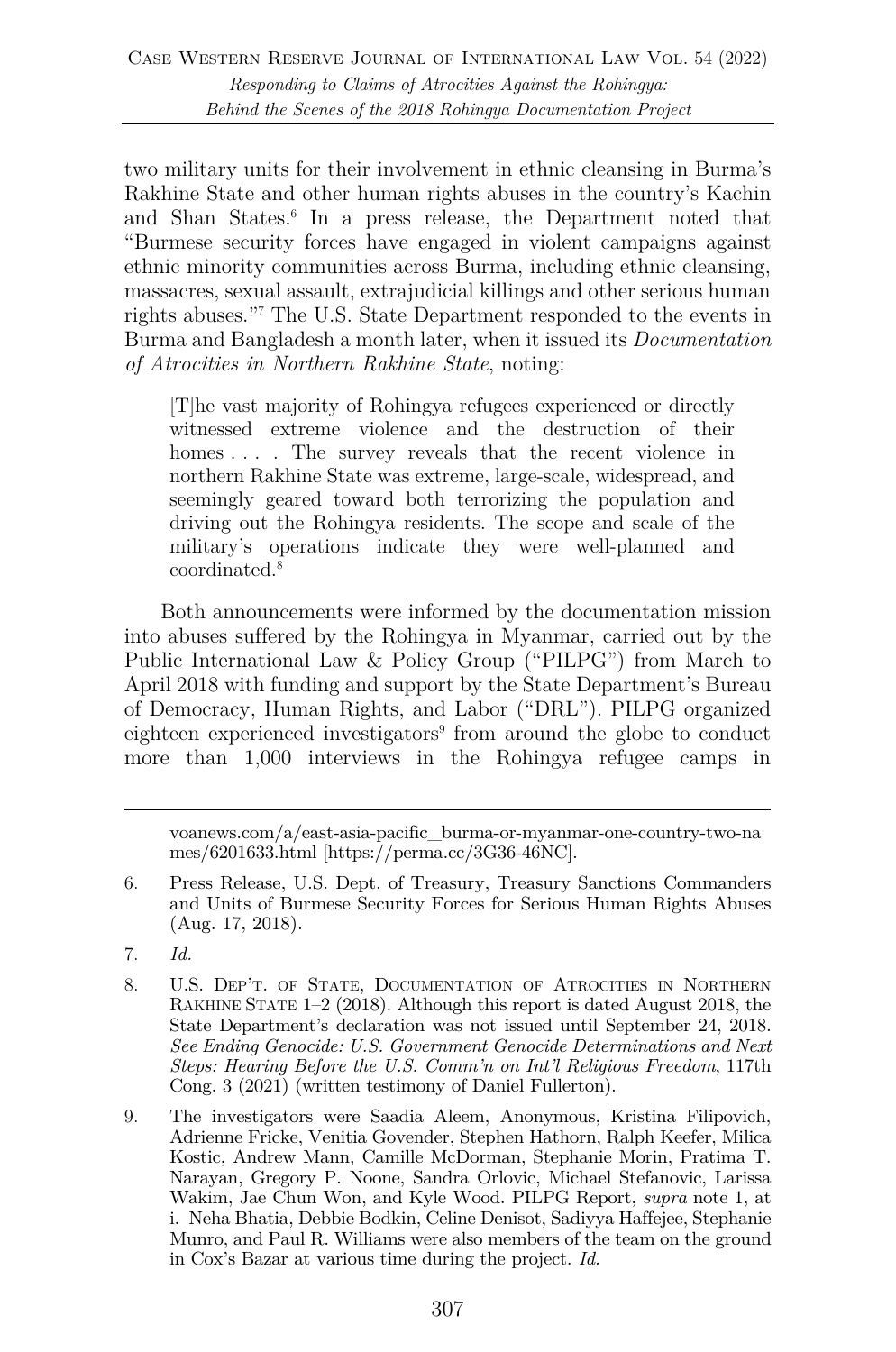Bangladesh over a five-week period.10 With substantial assistance by its *pro bono* legal partner Orrick, Herrington & Sutcliffe LLP ("Orrick"), PILPG attorneys and staff<sup>11</sup> coded and analyzed more than 15,000 pages of interview notes to submit a qualitative report to DRL in the summer of 2018 and compile its own factual findings in an October 2018 report. PILPG, again with the assistance of Orrick and with contributions from Dentons, LLP, and international legal experts, $12$ supplemented those findings in December 2018 with a legal analysis, which concluded there were "reasonable grounds to believe that crimes against humanity, genocide, and war crimes have been committed against the Rohingya in Myanmar's northern Rakhine State and that, therefore, a criminal investigation is warranted."13

PILPG presented its factual findings and legal analysis at a press conference and panel discussion at the National Press Club on December 3, 2018,<sup>14</sup> and followed the American release of the report with roundtables, seminars, and presentations in Europe in February 2019.15 PILPG also shared its work with the U.S. Holocaust Memorial Museum and the Independent International Fact Finding Mission on Myanmar by the U.N. Human Rights Council to assist in their examinations of the abuses suffered by the Rohingya.16 The

- 12. Expert contributors to the PILPG Report were Nina Bang-Jensen, James C. Johnson, Sandy Hodgkinson, Dr. Gregory P. Noone, William Schabas, Michael P. Scharf, and Jane Stromseth. *Id.*
- 13. *Id.* at 53.
- 14. *Expert Roundtables*, PILPG, https://www.publicinternationallawandpolicy group.org/thought-leadership-initiative-expert-roundtables [https://perma. cc/9D2E-7L6S].
- 15. *Upcoming PILPG Europe Events: Documenting Atrocity Crimes Committed Against the Rohingya & Options for Justice and Accountability*, PILPG, https://www.publicinternationallawandpolicyg roup.org/pilpg-europe-rohingya-events [https://perma.cc/SJQ5-82R5].
- 16. *See generally* Max Jungreis, *'Genocide' Evidence in Case of Myanmar's Rohingya Growing*, VOA (Dec. 3, 2018, 2:45 PM), https: //www.voanews.com/a/genocide-evidence-in-case-of-myanmar-rohing ya-growing/4684928.html [https://perma.cc/Z9YZ-QZA2]. The State Department and PILPG entered into an agreement indicating who would own the data collected during the mission and how it could be shared under certain conditions. *See id.* Furthermore, PILPG's data sharing was in accordance with the interviewees' informed consent to

<sup>10.</sup> *See id.* at iii.

<sup>11.</sup> PILPG staff who supported the investigation and drafting of the report included Bridget M. Rutherford, Brett A. Edwards, Margaux Day, Benjamin Julevier, Neha Bhatia, Sarah Baig, Taylor Shields, Juan Manuel Chiesa, Dianne Lake, Sarah Libowshy, Stephen Szrom, and Parker White. *Id.* at i–ii.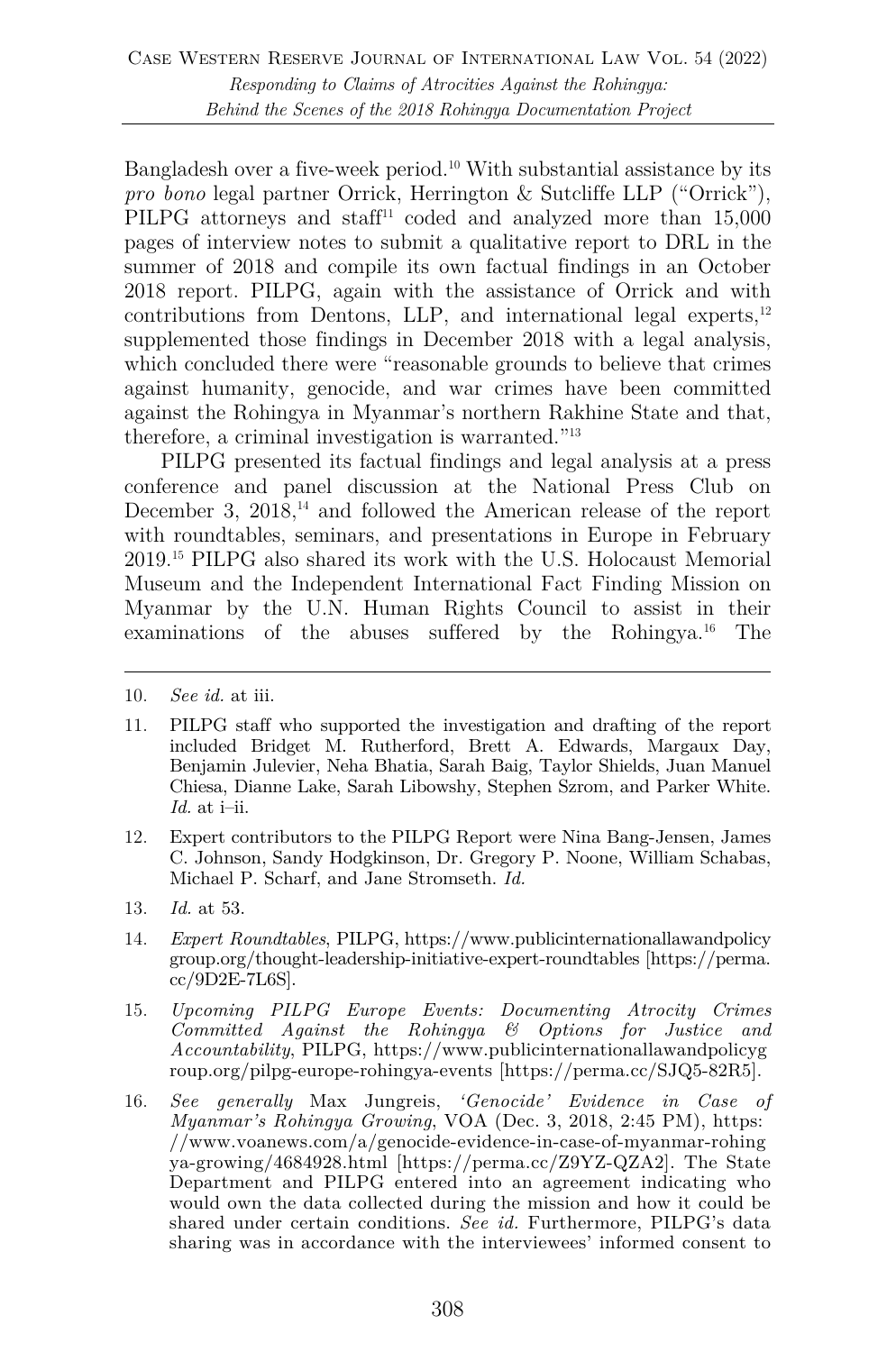International Criminal Court cited the PILPG Report when it authorized the Prosecutor to proceed with an investigation into the alleged crimes in November 2019.17 U.S. Senator Edward Markey also referenced the PILPG analysis in his proposed bill, the Rohingya Genocide Determination Act of 2021.<sup>18</sup>

The purpose of the PILPG mission "was to provide an accurate accounting of the patterns of abuse and atrocity crimes perpetrated against the Rohingya . . . and to help inform the [U.S.] policy decisions related to accountability in Myanmar."19 This article provides an overview of the 2018 Rohingya Documentation Project, highlighting its challenges with methodology, interpretation, camp movement, and analysis, and identifying lessons from that effort.<sup>20</sup>

share responses with organizations working toward justice and accountability.

- 17. Situation in the People's Republic of Bangladesh/Republic of the Union of Myanmar, Case No. ICC-01/19, Authorisation of Investigation, 7–8 (Nov. 14, 2019).
- 18. S. 1142, 117th Cong. § 2 (2021).
- 19. PILPG Report, *supra* note 1, at iii.
- 20. PILPG was not alone in documenting the plight of the Rohingya. *E.g.*, Off. of the U.N. High Comm'r for Hum. Rts., *Mission Report of OHCHR Rapid Response Mission to Cox's Bazar, Bangladesh* (2017); AMNESTY INT'L, MY WORLD IS FINISHED": ROHINGYA TARGETED IN CRIMES AGAINST HUMANITY IN MYANMAR (2017); FORTIFY RTS. & U.S. HOLOCAUST MEM'L MUSEUM, "THEY TRIED TO KILL US ALL": ATROCITY CRIMES AGAINST ROHINGYA MUSLIMS IN RAKHINE STATE, MYANMAR (2017); HUM. RTS. WATCH, MASSACRE BY THE RIVER: BURMESE ARMY CRIMES AGAINST HUMANITY IN TULA TOLI (2017); XCHANGE, THE ROHINGYA SURVEY 2017 (2017). Although PILPG engaged with many of the organizations involved in other Rohingya documentation efforts, PILPG's factual findings and legal analysis were based solely upon the information gathered during the Rohingya Documentation Project mission. *See* PILPG Report, *supra* note 1 at iii.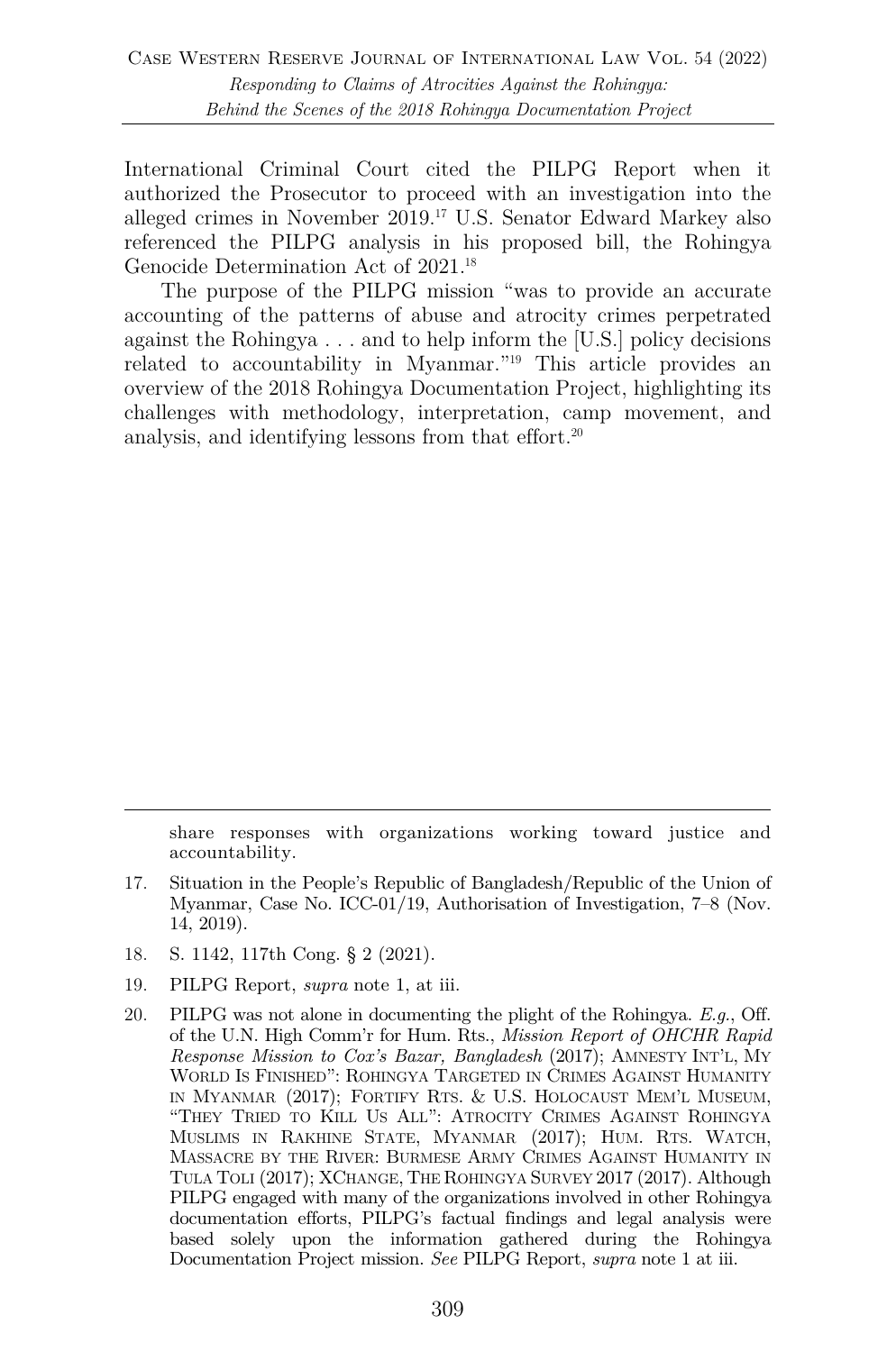# II. History of the Rohingya Crisis**<sup>21</sup>**

#### *"F\*\*king Bengali, you have to go to Bangladesh, what you have here is not yours, it's ours.*"<sup>22</sup> – A non-Rohingya attacker

The Rohingya people are an ethnic Muslim minority group in Myanmar (a predominantly Buddhist country), settled primarily in the country's western coastal Rakhine State.23 They are descendants of Muslims who have lived in the area (also known as Arakan) for centuries<sup>24</sup> and have actively participated in Burmese politics.<sup>25</sup> Many in Myanmar, however, think of the Rohingya as illegal Bengali immigrants from the British colonial  $era^{26}$  who pose a national security

- 22. PILPG Report, *supra* note 1, at 32–33 ("When the attackers referred to the Rohingya, it was almost always racially or ethnically discriminatory and disparaging.").
- 23. *Id.* at 5. It is estimated more than one million Rohingya lived in Myanmar in 2017. Most of that population lived in the north of Rakhine State, a rural and impoverished area, with three main population centers: Maungdaw, Buthidaung, and Rathedaung Townships. *See generally Myanmar Rohingya: What You Need to Know About the Crisis*, BBC (Jan. 23, 2020), https://www.bbc.com/news/world-asia-41566561 [https://perma.cc/FH3B -K26M].
- 24. *Who Are the Rohingya?*, AL JAZEERA (Apr. 18, 2018), https://www.aljazeer a.com/features/2018/4/18/who-are-the-rohingya [https://perma.cc/3MFV-DXVP]. *See also* WARZONE INITIATIVE, ROHINGYA BRIEFING REPORT 3 (2015).
- 25. *See The 17 Rohingya, Including a Woman, in the Burmese Parliament*, DHAKA TRIB. (Sept. 15, 2017, 1:34 PM), https://archive.dhakatribune.co m/bangladesh/foreign-affairs/2017/09/15/rohingya-woman-myanmarparliament [https://perma.cc/EFR8-DVVN].
- 26. *See* PILPG Report, *supra* note 1, at 32–33; *Human Rights Watch, Myanmar: End 'Ethnic Cleansing' of Rohingya Muslims*, HUM. RTS. WATCH (April 22, 2013, 12:00 AM), https://www.hrw.org/news/2013/04/22/burma-end-ethni c-cleansing-rohingya-muslims [https://perma.cc/J5X5-5XQM]. *But see* THE ADVISORY COMMISSION ON RAKHINE STATE, TOWARDS A PEACEFUL, FAIR AND PROSPEROUS FUTURE FOR THE PEOPLE OF RAKHINE STATE—FINAL REPORT 18 (2017) (stating the size of the Muslim community in the Rakhine State increased rapidly during the colonial period due to British policies to expand

<sup>21.</sup> Given the complexity of the history of the region, this section is a brief, admittedly incomplete, review of relevant historical events. There are other interpretations of the events recounted here. For example, the Myanmar government disputes many of the facts in this section. *See* Marlise Simons & Hannah Beech, *Aung San Suu Kyi Defends Myanmar Against Genocide Accusations*, N.Y. TIMES (May 24, 2021), https://www.nytimes. com/2019/12/11/world/asia/aung-san-suu-kyi-rohingya-myanmar-genocid e-hague.html [https://perma.cc/B8YK-22AG].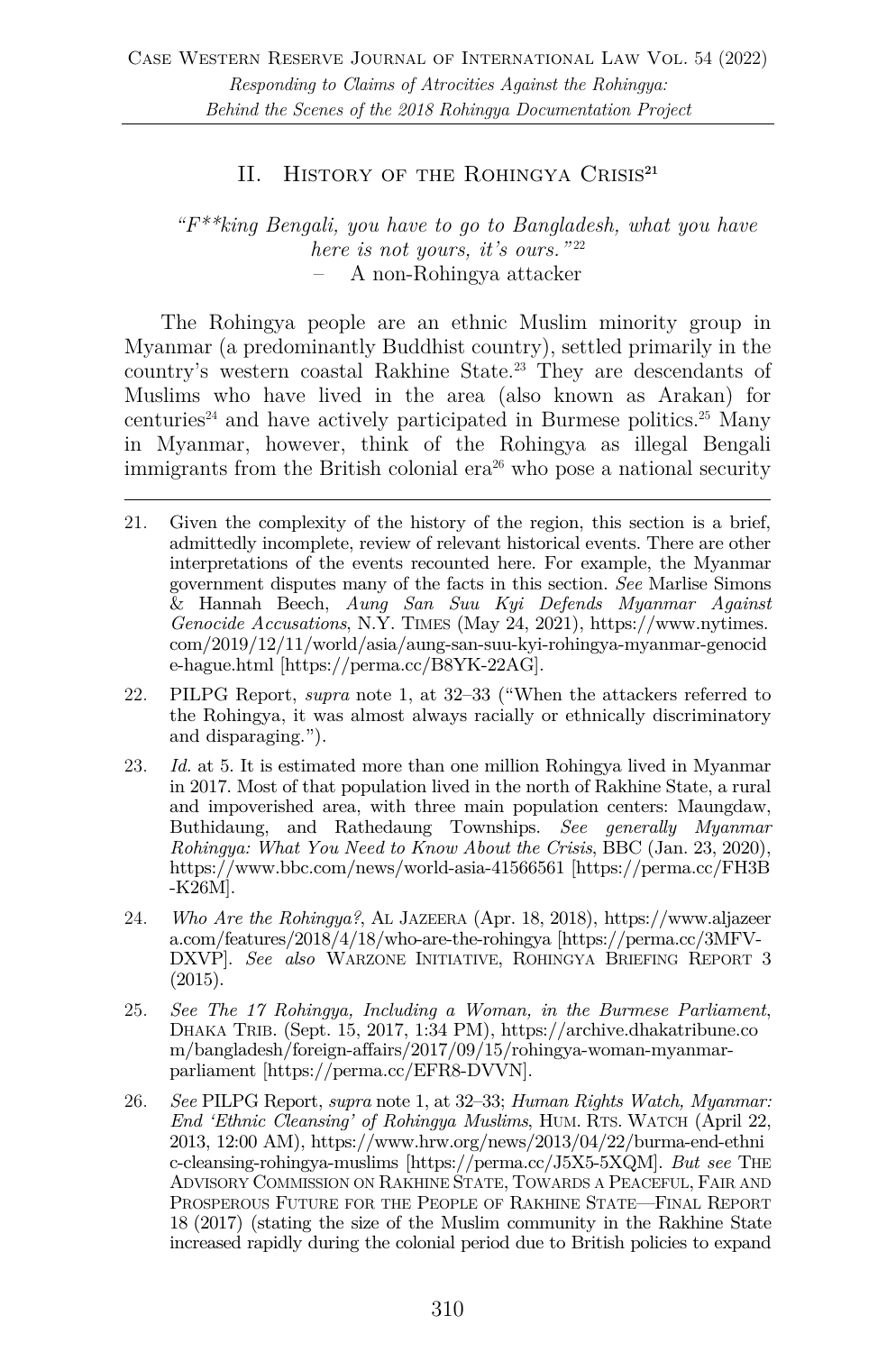threat.27 While early Burmese independence leaders hoped for a unified, inclusive Burma, successive Burmese governments exacerbated ethnic and religious tensions after the country's 1948 independence from Great Britain.28 For example, the 1948 Union Citizenship Act did not include the Rohingya as one of the ethnicities that could gain citizenship.29 The Emergency Immigration Act of 1974 made the Rohingya eligible only for Foreign Registration Cards, which limited access to jobs and educational opportunities.<sup>30</sup> The 1982 Citizenship Law<sup>31</sup> limited citizenship to members of "national races," the 135 ethnic groups deemed to be indigenous to Burma.32 It did not include the Rohingya and denied them access to any of the law's three citizenship categories, effectively making them stateless.33 It also failed to include the Rohingya language as one of the country's recognized languages.<sup>34</sup> The "Race and Religious Protection Laws" of 201535 attacked cultural practices of non-Buddhists like the Rohingya.

A militant group, currently known as the Arakan Rohingya Salvation Army ("ARSA"), organized in this environment and carried

- 27. Katie Hunt, *How Myanmar's Buddhists Actually Feel About the Rohingya*, CNN (Sept. 20, 2017, 12:05 AM), https://www.cnn.com/2017/09/19/asi a/myanmar-yangon-rohingya-buddhists/index.html [https://perma.cc/G 8JR-MSM7].
- 28. *See* AL JAZEERA, *supra* note 24.
- 29. *Id.* The Union Citizenship Act allowed families who had lived in Burma for at least two generations, like the Rohingya, to apply for identification cards. These 'white cards' did not confer citizenship, however. *Id.*
- 30. *See* Gregory Poling, *Separating Fact from Fiction About Myanmar's Rohingya*, CTR. FOR STRATEGIC & INT'L STUD. (Feb. 13, 2014), https://www.csis.org/analysis/separating-fact-fiction-about-myanmar'srohingya [https://perma.cc/x9EU-VA7K]; AL JAZEERA, *supra* note 24.
- 31. Burma Citizenship Law (Pyithu Hluttaw Law No. 4 of 1982) (1982) (Myan.).
- 32. AL JAZEERA, *supra* note 24.
- 33. *Id.*
- 34. JOSEPH LO BIANCO, BUILDING A NATIONAL LANGUAGE POLICY FOR MYANMAR: A BRIEF PROGRESS REPORT 3 (2016).
- 35. *See* Shameema Rahman & Wendy Zeldin, *Burma: Four "Race and Religion Protection Laws" Adopted*, LIBR. OF CONG. (Sept. 14, 2015), https://www. loc.gov/item/global-legal-monitor/2015-09-14/burma-four-race-and-religion -protection-laws-adopted/ [https://perma.cc/DXP2-2U3B].

rice cultivation by bringing Bengali workers into Burma). The Advisory Commission was established by the Myanmar Government with former U.N. Secretary General Kofi Annan as its Chair to examine conditions in the Rakhine State and propose appropriate responses. *Id.* at 7–8.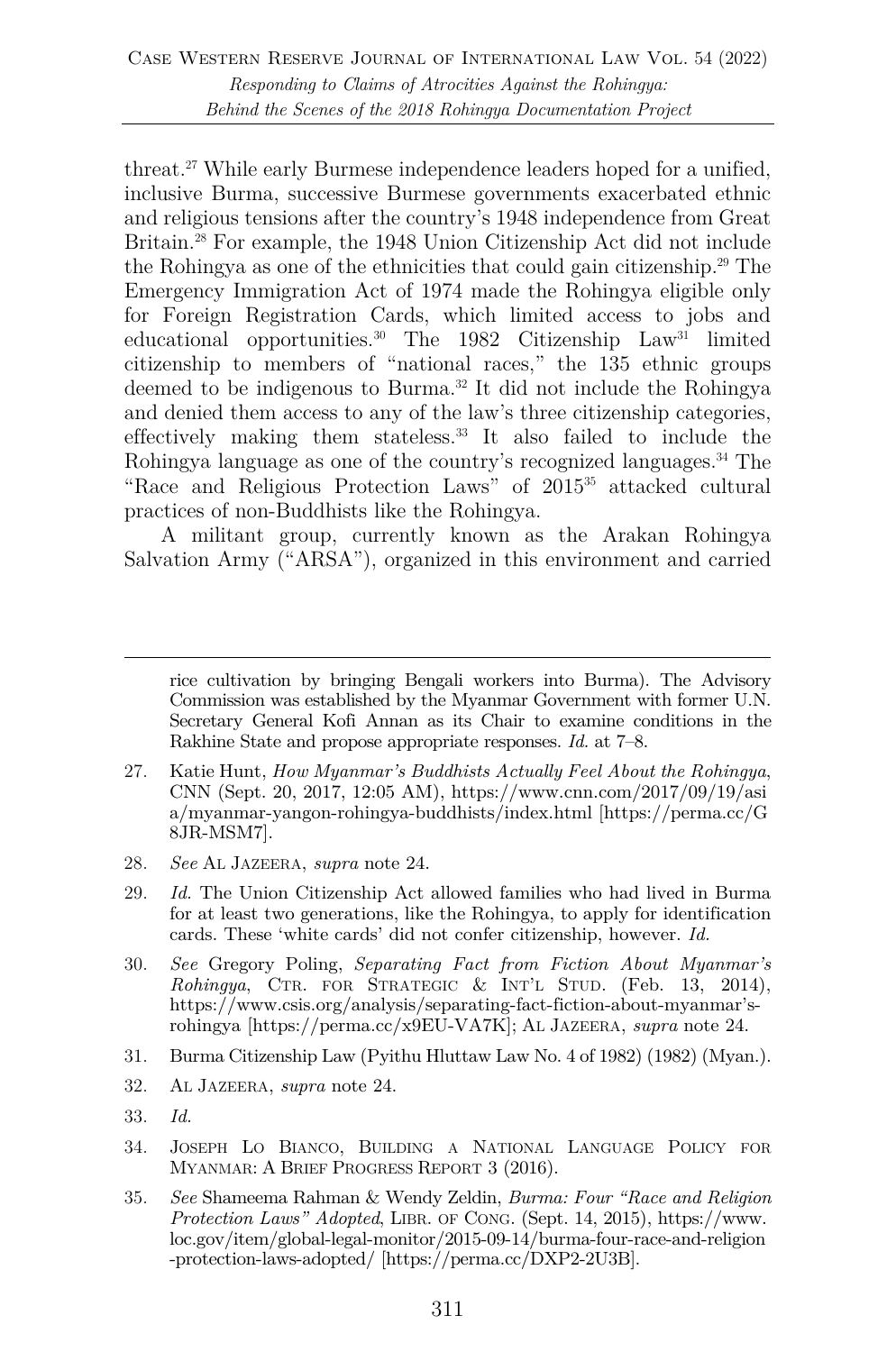out raids against the Burmese police and border guards.<sup>36</sup> Following a reported October 2016 attack by Rohingya insurgents killing nine police officers in northern Maungdaw (Rakhine State), there was an escalation of state violence against the Rohingya.<sup>37</sup> International organizations reported ethnic cleansing and other violence against the Rohingya, which caused displacement internally within Burma and into Bangladesh.38 Following an August 25, 2017 ARSA attack on military outposts, Myanmar security forces launched a series of widespread and systematic attacks against the Rohingya population in Rakhine State.<sup>39</sup> On September 5, the United Nations High Commissioner for Refugees ("UNHCR") called for "life-saving assistance" as more than  $125,000$ Rohingya refugees fled to Bangladesh.<sup>40</sup> Three days later, the numbers swelled to 270,000; more than 415,000 refugees arrived by September 19.41

Within a few months, over 700,000 Rohingya had fled their homes to seek refuge in sprawling and overcrowded refugee camps and settlements in eastern Bangladesh.<sup>42</sup> These Rohingya men, women, and children fled to escape mass shootings and aerial bombardments, gang

- 37. *Myanmar Says Nine Police Officers Killed by Insurgents on Bangladesh Border*, THE GUARDIAN (Oct. 9, 2016, 10:29 PM), https://www.theguar dian.com/world/2016/oct/10/myanmar-nine-police-killed-insurgents-ban gladesh-border (last visited Mar. 2, 2022).
- 38. *See* Eleanor Albert & Lindsay Maizland, *The Rohingya Crisis*, COUNCIL ON FOREIGN RELS. (Dec. 7, 2017), https://www.cfr.org/backgrounder/rohi ngya-crisis [https://perma.cc/B4PK-CL7N]; Eric Schwartz, *The Rohingya Crisis in Myanmar*, COUNCIL ON FOREIGN RELS. (Oct. 20, 2017), https://www.cfr.org/event/rohingya-crisis-myanmar [https://perma.cc/7L TL-GMEU].
- 39. *See* Albert & Maizland, *supra* note 38.
- 40. *100 Days of Horror and Hope: A Timeline of the Rohingya Crisis*, UNHCR (Dec. 1, 2017), https://www.unhcr.org/en-us/news/stories/2017/12/5a1c3 13a4/100-days-horror-hope-timeline-rohingya-crisis.html [https://perma.cc /LJW3-RK6A].
- 41. *Id.*
- 42. *Rohingya Refugee Crisis*, U.N. OFF. FOR THE COORDINATION OF HUMANITARIAN AFFS., https://www.unocha.org/rohingya-refugee-crisis [https://perma.cc/H3AH-W828].

<sup>36.</sup> *Myanmar: New Evidence Reveals Rohingya Armed Group Massacred Scores in Rakhine State*, AMNESTY INT'L (May 22, 2018, 5:31 PM), https://www.amnesty.org/en/latest/news/2018/05/myanmar-new-evide nce-reveals-rohingya-armed-group-massacred-scores-in-rakhine-state/ [https://perma.cc/TX4X-43PQ].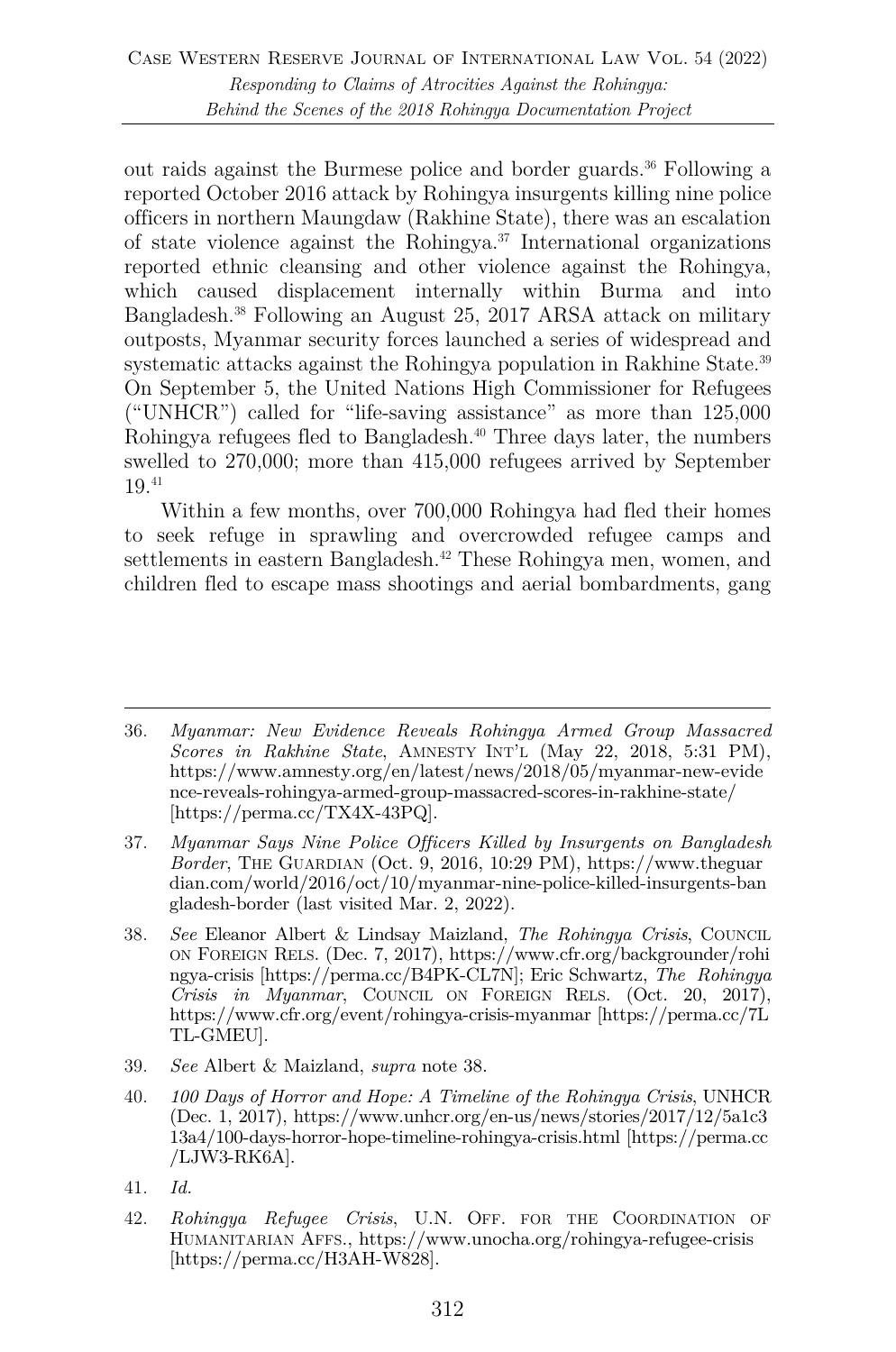rapes and severe beatings, torture and burning, and attacks from flamethrowers and grenade launchers.<sup>43</sup>

# III. The 2018 Mission

Aware of allegations of serious human rights abuses driving the large numbers of the Rohingya into refugee camps in southern Bangladesh, the U.S. Embassy in Dhaka provided a small grant to a local NGO to collect refugee stories within the camps.<sup>44</sup> The Embassy shared the results with a visiting congressional aide and the State Department, where support swiftly built for a systematic examination of the abuses suffered by the Rohingya in Myanmar.45

In late 2017, shortly after the cessation of the major attacks in northern Rakhine State, DRL reached out to PILPG and other organizations to determine who would be able to undertake an investigation of abuses suffered by the Rohingya on short notice. Quick action was needed because DRL wanted to ensure fresh memory of the events was captured and produce a report by mid-2018. There was also a concern on the ground: interviews in the refugee camps needed to be completed before the beginning of monsoon season (estimated to occur by the end of April or the beginning of May). It was determined PILPG was the only organization that could complete the task under those constraints.46 Throughout the rest of 2017, PILPG worked with DRL and the State Department's Bureau of Intelligence and Research ("INR") to shape the scope of the mission. Principal concerns were assembling a team of experienced investigators, adapting an existing

43. PILPG Report, *supra* note 1, at iv. *See also id.*; Alyssa Ayers, *The World's Fastest-Growing Humanitarian Crisis*, COUNCIL ON FOREIGN RELS. (Dec. 4, 2017, 4:30 PM), https://www.cfr.org/blog/worlds-fastestgrowing-humanitarian-crisis [https://perma.cc/YPJ5-XDN8].

- 45. *Id.*
- 46. A component of the mission was the State Department's desire for an assessment of how a collection process could be undertaken to establish a database of missing, disappeared, and presumed dead ("MDPD") victims in Myanmar's Rakhine State. Such an assessment would complement any transitional justice process and support family reunification and notification in the future. PILPG partnered with Fundación de Antropología Forense de Guatemala ("FAFG") to undertake the assessment. A representative of FAFG participated in the advance team visit to Dhaka and Cox's Bazar in March 2018. FAFG then spent nine days in the refugee camps and resettlement areas around Cox's Bazar in April and May 2018. This scoping team conducted 268 interviews with relatives of MDPD victims and provided an assessment report to the State Department in August 2018. That significant effort is not covered in this article.

<sup>44.</sup> Conversations with U.S. Embassy Dhaka officials (March 7, 2018) (notes on file with authors).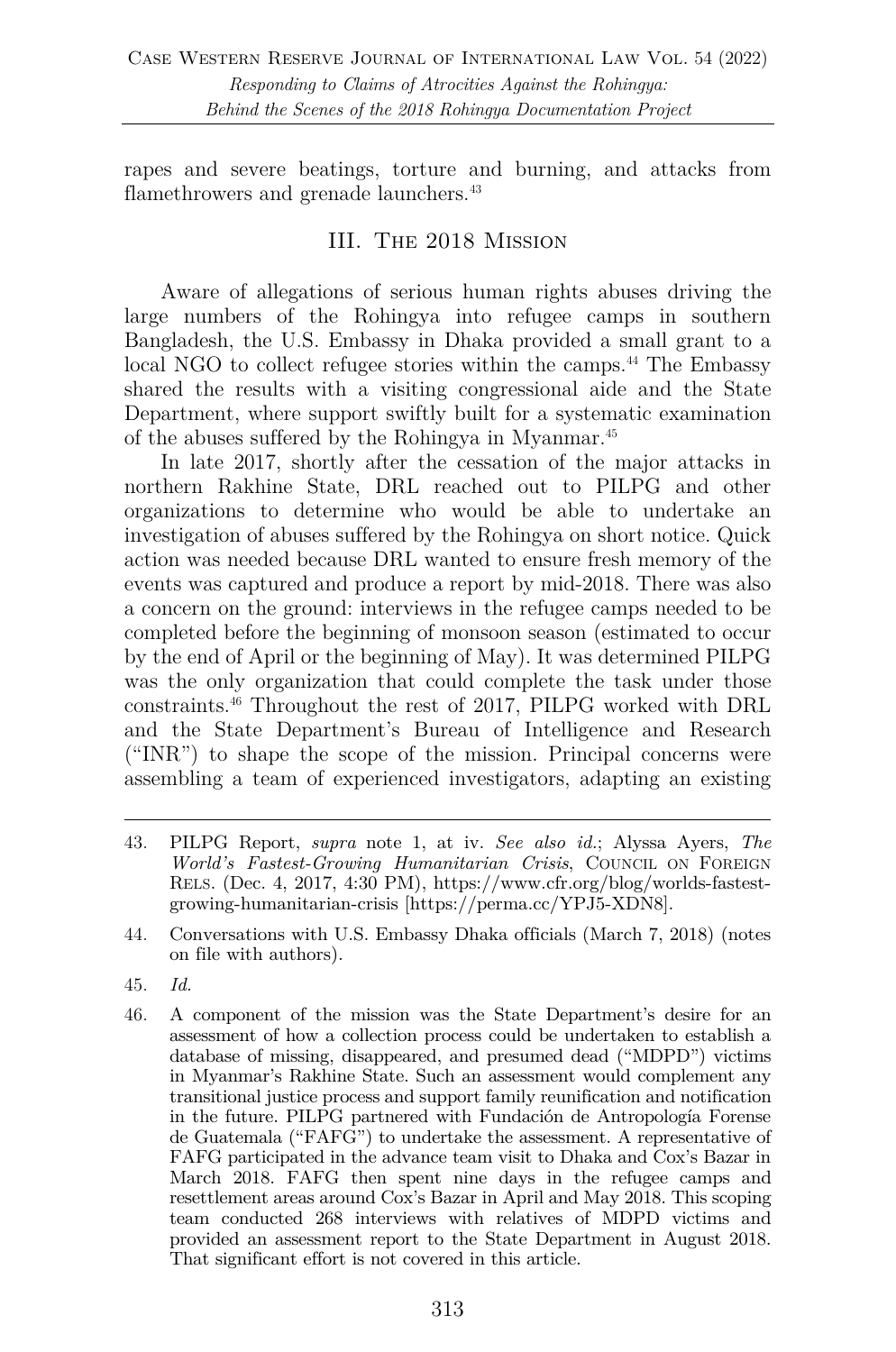questionnaire to the Rohingya situation to elicit the information to be analyzed, adapting the suggested State Department methodology for collecting the data to the situation among the Rohingya refugees in Bangladeshi refugee camps to ensure unbiased reporting, and preparing for logistics of the mission.

This was not the first time the State Department had assembled a team of investigators to collect data on the perpetration of mass atrocity crimes.47 In 2004, the State Department turned to the Coalition for International Justice to conduct a mission to produce a large, credible sample of data to determine the nature of the crimes occurring in Darfur in order to inform U.S. policy decisions.48 That team interviewed Darfuris in refugee camps in Sudan and eastern Chad.49 The results of that mission influenced Secretary of State Colin Powell to declare in his testimony before the U.S. Senate that the U.S. position was that genocide had occurred in Darfur.<sup>50</sup> A similar mission was undertaken in South Sudan in 2011 but was cut short due to security concerns.51 These missions guided the State Department and PILPG in developing the methodology, updating the questionnaire, and recruiting experienced investigators.

#### *A. Assembling a Team*

In late 2017, PILPG Senior Peace Fellow Nina Bang-Jensen, who was Executive Director at the Coalition for International Justice at the time of the Darfur mission, began compiling a list of investigators from the Darfur and South Sudan missions who might be available for the

- 49. *Id.* at 45–46.
- 50. *The Crisis in Darfur: Hearing Before the Sen. For. Rel. Comm.*, 108th Cong. (2004) (statement of Colin L. Powell, Sec'y of State of the United States). *See also* Rebecca Hamilton, *Inside Colin Powell's Decision to Declare Genocide in Darfur*, THE ATLANTIC (Aug. 17, 2011), https://www.theatlan tic.com/international/archive/2011/08/inside-colin-powells-decision-to-decl are-genocide-in-darfur/243560/ [perma.cc/67FS-LZXB].
- 51. Source is on file with the authors.

<sup>47.</sup> U.S. Embassy personnel in many countries collected witness statements throughout refugee camps in 1992 and 1993 to provide information to the U.N.'s Commission of Experts on atrocities committed during the conflict in Yugoslavia. That effort, however, was not conducted by experienced investigators or structured to provide statistically valid data. *See* S.R. Res. 780 (Oct. 6, 1992); M. Cherif Bassiouni, *The Commission of Experts Established Pursuant to Security Council Resolution 780: Investigating Violations of International Humanitarian Law in the Former Yugoslavia*, 5 CRIM. L.F. 279, 290 (1994).

<sup>48.</sup> *See generally* Nina Bang-Jensen & Stefanie Frease, *Creating the ADT: Turning a Good Idea into Reality*, *in* GENOCIDE IN DARFUR: INVESTIGATING THE ATROCITIES IN THE SUDAN 45 (Samuel Totten & Eric Markusen eds., 2007).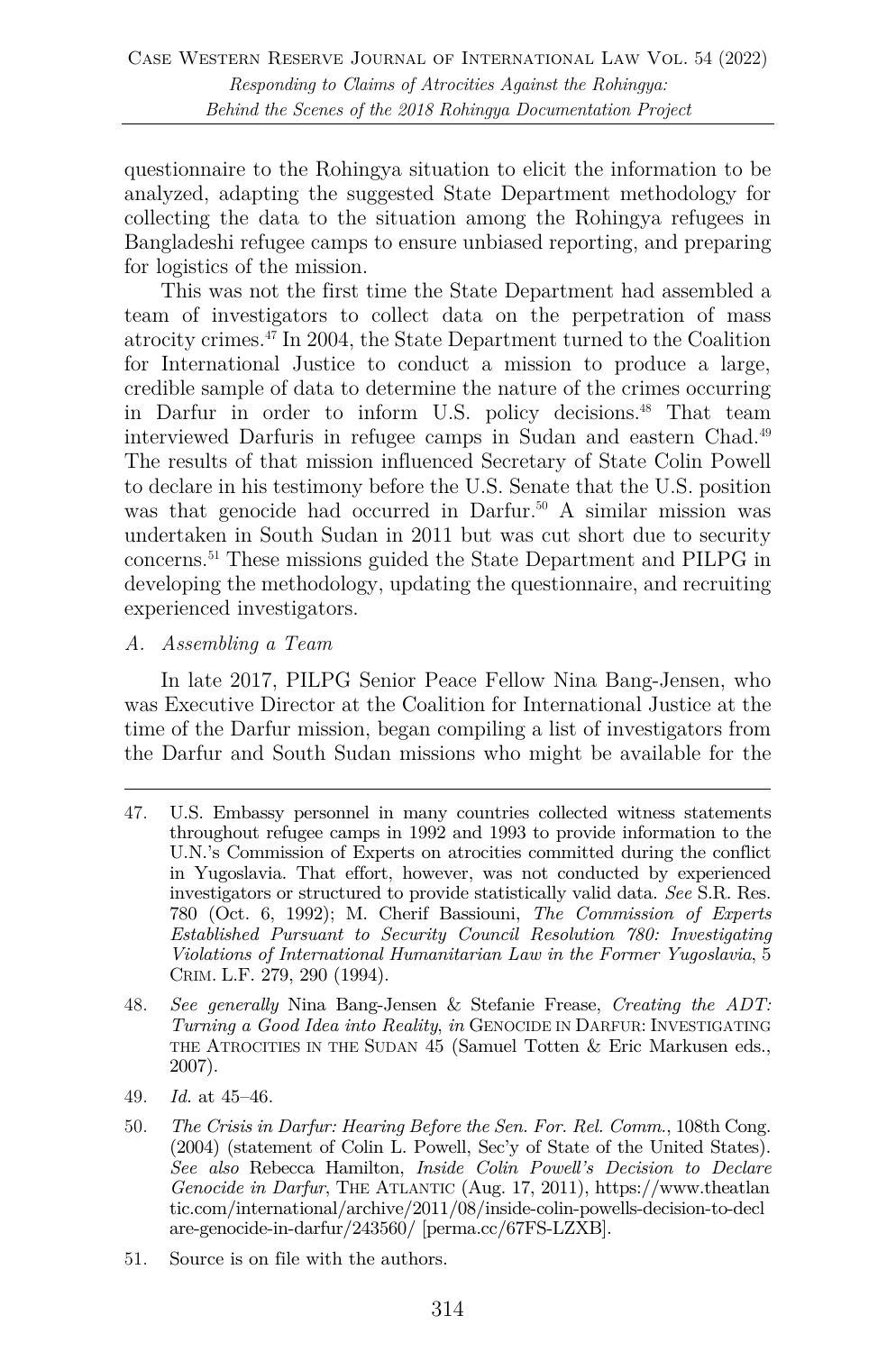Rohingya project. PILPG also reached out to its network of prosecutors and investigators who had worked at international tribunals. Those who could not participate often recommended other experienced individuals who might be available. With the dates for the mission not set and initially needing a commitment of three weeks on the ground, PILPG's efforts to secure investigators was a challenge, even with the assistance of DRL. PILPG was also committed to having geographic and gender diversity among the investigators. By February 2018, PILPG, with DRL engagement, had assembled a gender-balanced investigation team of eighteen highly experienced and trained international investigators from eleven countries<sup>52</sup> to join the mission. They included investigators from the Darfur and South Sudan missions and international tribunals, as well as military, security, and Burma experts, in addition to international criminal accountability experts. The first group of investigators arrived March 24, 2018 in Dhaka, and the second group of eight investigators arrived on April 11, 2018.

# *B. Methodology of Data Collection*

The most important step in the mission preparation was designing the methodology process to guide the investigators in the field. The goal was to collect first-hand accounts from Rohingya refugees. The sample had to be large enough, randomly selected, and collected from multiple refugee camps and settlement areas to be able to draw conclusions that were statistically objective, credible, neutral, transparent, and defensible (predictable and repeatable) against claims of "cherry picking" data or bias. Statisticians within INR developed the methodology. They decided more than 1,000 interviews would provide a representative sample if they were collected from a wide cross-section of the camps.53 INR gave PILPG maps of the camps. PILPG then worked with INR on how to implement the methodology based on the maps to ensure proper geographic coverage (*i.e.*, how many camps to be surveyed, how many interviews in each camp).

The methodology, a hybrid of classical survey and criminal investigation methods, relied upon (1) using a team of experienced investigators and trained interpreters to conduct the interviews; (2) ensuring a random selection of interviewees throughout all of the camps by using recognized polling methods such as skip pattern and random birthday choice;<sup>54</sup> (3) interviewing only persons above the age of eighteen; (4) limiting interviews to respondents who had fled Myanmar

<sup>52.</sup> Investigators came from the United Kingdom, South Korea, Brazil, South Africa, Canada, New Zealand, Kenya, South Sudan, Iraq, Serbia, and the United States. *See* PILPG Report, *supra* note 1, at iv, 10.

<sup>53.</sup> *Id.* at 9.

<sup>54.</sup> *Id. See also infra* Section III.G.5.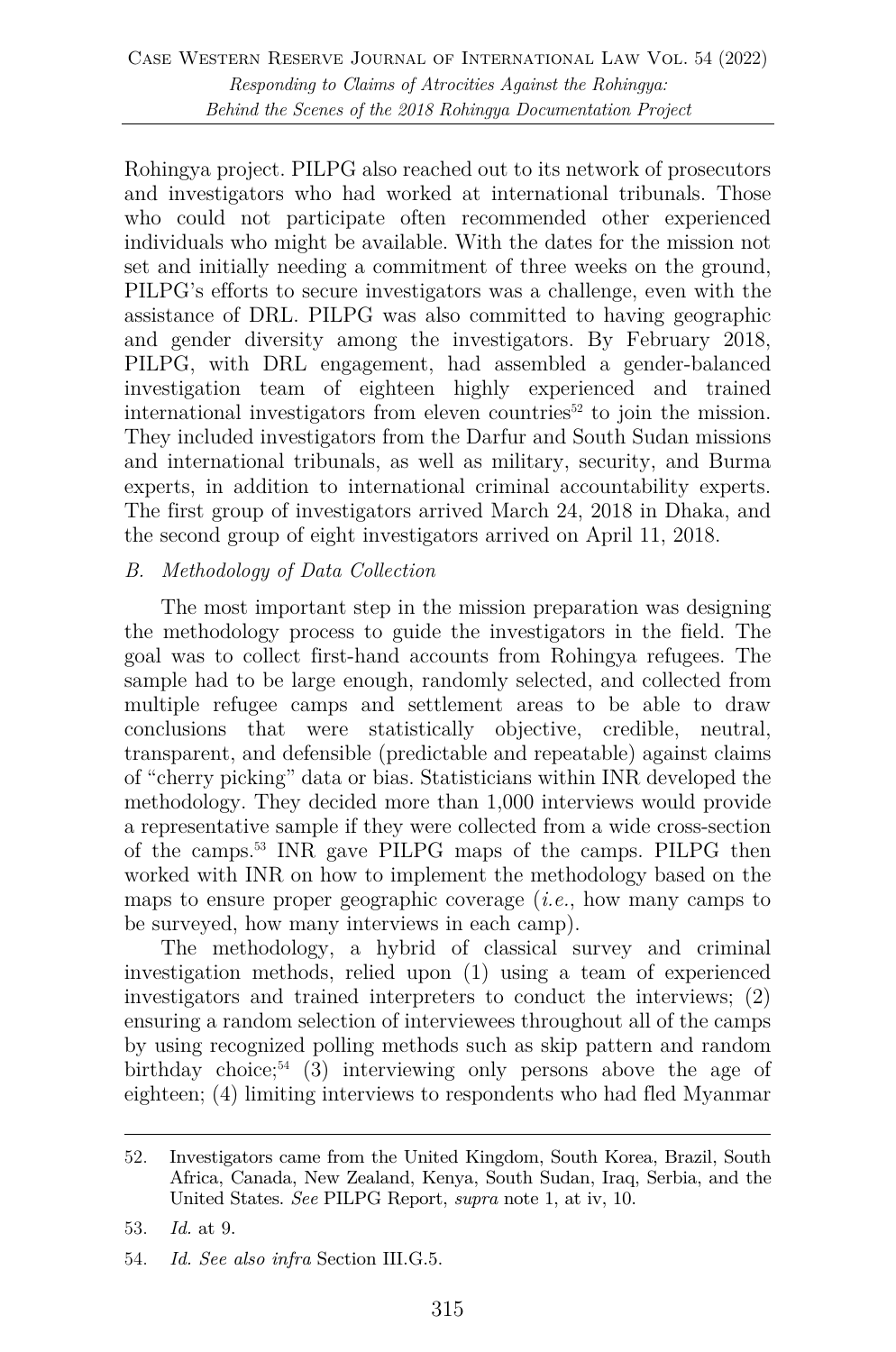since October 2016; (5) collecting only first-hand accounts (not documenting hearsay); (6) using a standardized interview format and approach to information gathering; and (7) coding the information from the interviews according to alleged perpetrator, crime, and location.<sup>55</sup>

Coding is a process for turning information gathered in a documentation interview into "codes" that allow for computerized analysis of the data, enhancing the ability to identify patterns of activity.56 For example, an interviewee might say she\* witnessed her male\* neighbor\* being cut\* with a knife\* by a man\* wearing what appeared to be a uniform with insignia\* on a particular date\* in a particular location\*. Each of the asterisks indicates an "item" or "event" that receives a code or designator. These designators can then be grouped into categories, such as witness/victim, perpetrator, event/action, location, or date. The notes of each interview have to be reviewed and coded. The coding then needs to be double-checked before it is put into a digital platform which allows for numeric analysis of the data. Aggregating such information can help one discern patterns of events, activities, perpetrators, location, and timing. PILPG contracted with Research Control Systems, a subsidiary of D3, to design a documentation software specifically for this project, which would aggregate the coded information and ultimately transmit the information to DRL.

#### *C. Questionnaire*

The questionnaire was adapted from the previous Darfur and South Sudan missions and went through multiple rounds of editing between PILPG and experts at the State Department. PILPG fine-tuned the questionnaire to be more responsive to legal definitions of international humanitarian crimes. The questionnaire consisted of an introduction, consent script, demographic information, sixteen questions, and nine places for investigator observations.57

<sup>55.</sup> PILPG Report, *supra* note 1, at 9.

<sup>56.</sup> *See* MATTHEW B. MILES ET AL., QUALITATIVE DATA ANALYSIS: A METHODS SOURCEBOOK (4th ed. 2019).

<sup>57.</sup> Despite efforts to refine the questionnaire, some investigators found it rigid and constraining. While appreciating the purpose of the mission and the need for its strict methodology, they were used to interviewing witnesses by engaging in open-ended discussions and asking follow-up questions, rather than following a box-ticking script. Nonetheless, all the investigators used the questionnaire. Additional information obtained during the interviews was not used in the qualitative analysis of the data but was used and incorporated in PILPG's report narrative. The questionnaire was supposed to be "tested" during the advance team's time in Cox's Bazar. That was not possible due to the travel limitations arising from visa restrictions. PILPG overcame this challenge by testing the questionnaire during the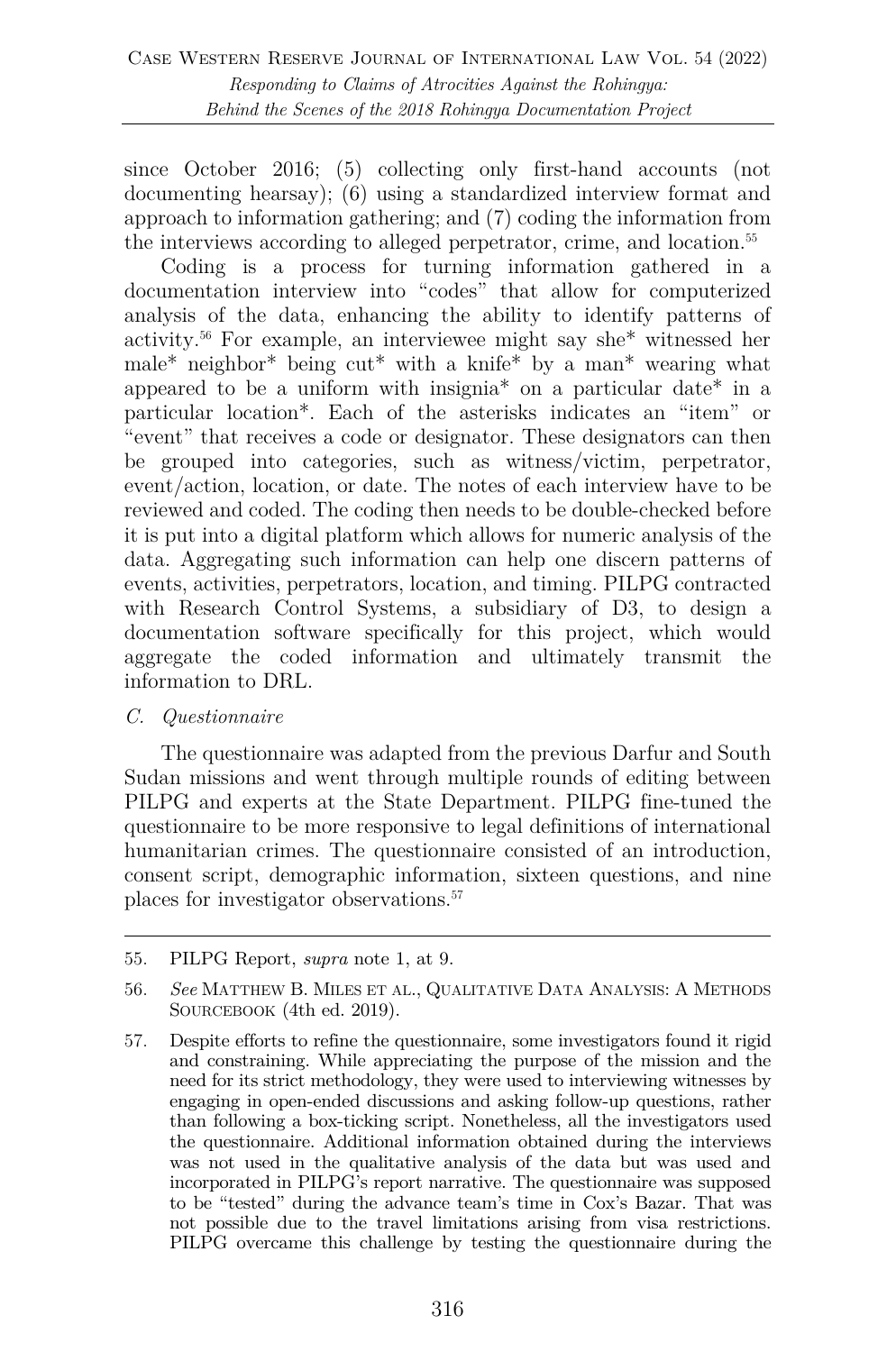# *D. Logistics*

During this preparatory time, PILPG reached out to the UN and other organizations actively involved in the refugee camps or who had conducted previous documentation missions involving the Rohingya, such as Médecins Sans Frontieres/Doctors Without Borders, Human Rights Watch, and Physicians for Human Rights. Universally, they commented on the need for strong interpreter services. PILPG, therefore, undertook a major effort to locate qualified interpreters. It also made security, transportation, fiscal, and lodging arrangements.

#### *E. Getting to the Field*

An advance team arrived in Bangladesh in early March 2017 to evaluate conditions in the camps and lay the groundwork for the arrival of the investigation teams. Starting in Dhaka, the team met with U.S. Embassy staff who facilitated meetings with senior Bangladeshi officials, particularly at the Ministry of Foreign Affairs, and with organizations working in the refugee camps. The team met individually with representatives of the U.S. Agency International Development ("USAID"), the Canadian High Commission, United Nations High Commissioner for Refugees ("UNHCR"), and the International Committee of the Red Cross ("ICRC"). The various representatives asked how PILPG planned to address the problem of revictimization of witnesses. PILPG stressed it was a concern it took seriously and explained it hoped to prevent revictimization by using experienced investigators to conduct the interviews, ensuring the investigators are made aware of the concern during training, providing psychosocial counseling and support to investigators and interpreters, and having information on health and social services within the camps available for the interviewees. The representatives also noted the lack of trained interpreters and private space within the camps for conducting the interviews.

The team then traveled to Cox's Bazar, the city in south Bangladesh closest to the camps and settlements, to assess the operational environment, conduct test interviews with the

interpreters' training and with a smaller sample than anticipated. PILPG then updated the questionnaire based on feedback from that testing. *See infra* Sections III.F, III.G. Still, issues remained. For example, most investigators felt sexual violence was underreported during the mission. Yet, after an interview with a woman in mid-April, the woman told the investigator in private she had been raped with a group of women. As a result of this information, the investigator and team's psychologist conducted two separate, more detailed group interviews (focus groups). Nine additional women participated in the group interviews. The information provided by the women was not included in the quantitative data or the qualitative analyses in PILPG's reports since the groups fell outside the established methodology.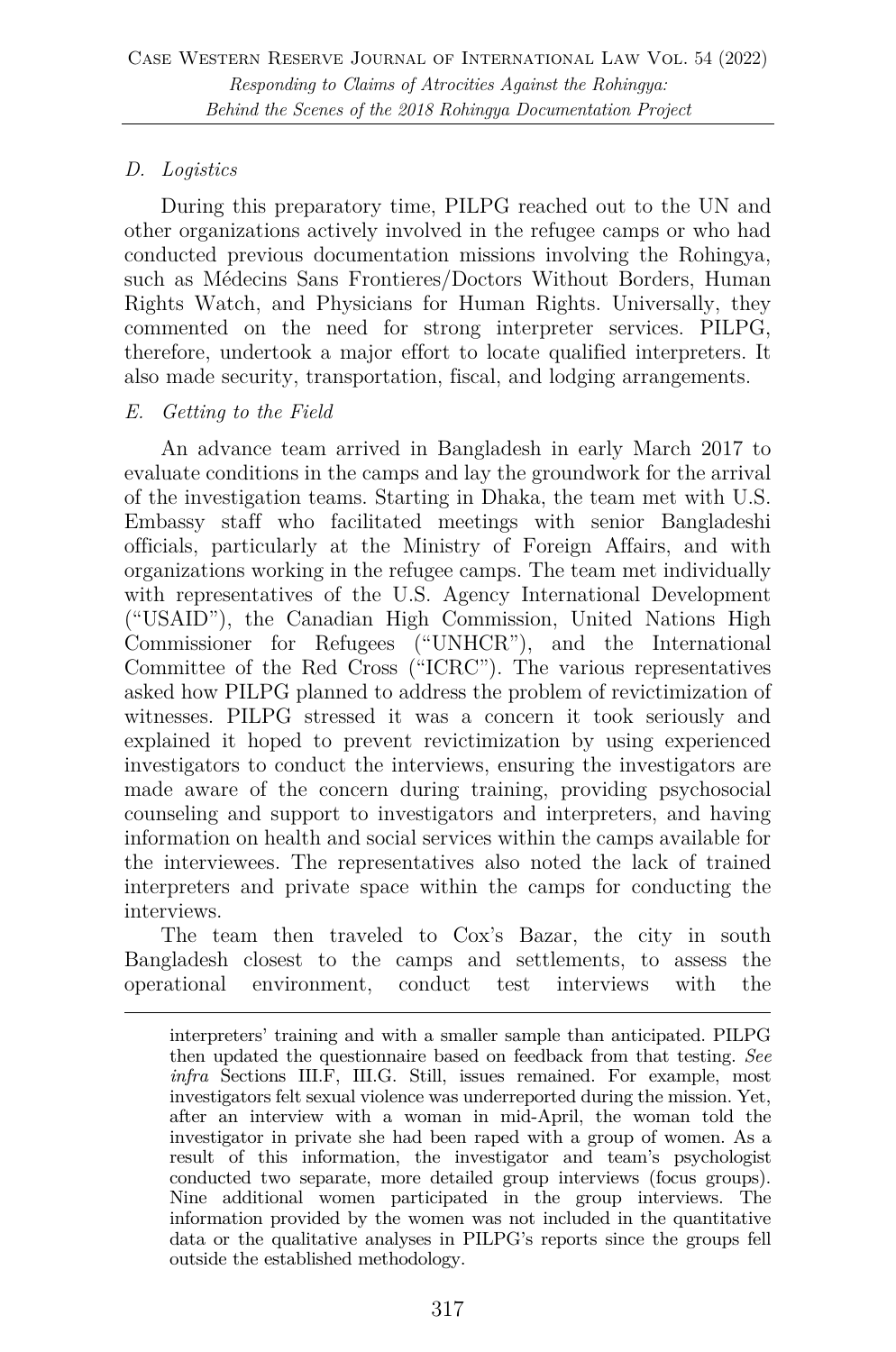questionnaire, visit the camps, meet with local officials, and consult with representatives of UN organizations and international NGOs operating in the camps. The team was soon joined by PILPG's logistical support team who set up operations.<sup>58</sup> The Office of the Refugee Relief and Repatriation Commissioner ("RRRC"), the Bangladeshi government office that oversaw the camps, hosted a meeting of the PILPG team and representatives of the State Department with the Camp Officers in Charge ("CiC") where PILPG and the State Department officials explained the mission and answered questions. The RRRC agreed to facilitate the mission whenever necessary. PILPG indicated it would keep the RRRC generally informed of the mission's progress and undertook to inform the individual CiCs when PILPG interviewers would be working in their camps of responsibility. Such a "heads up" permitted the CiCs to minimize interference with the team's work by camp personnel; otherwise, there was no interaction between the team and the CiCs.59 The team also met with the local representatives of UNHCR and the International Organization for Migration ("IOM") who managed the refugee camps and they provided insights into camp operations and services.

#### *F. Interpretation*

From the mission's inception, through the planning in Washington and the advance team's meetings in Dhaka, and while setting up operations in Cox's Bazar, everyone PILPG talked to reiterated the need for high quality interpretation for the mission to succeed. Unfortunately, finding interpreters in Cox's Bazar who were well-suited for the mission proved to be a challenge. First, there was a limited pool of trained interpreters, with fierce competition for the most capable. $60$ Because PILPG did not have a continuing presence in the camps, the

- 59. At the end of the mission, on one of its last days, Bangladesh security stopped one of the mission's vans while it was transporting the team over a misunderstanding. The Project Director was able to resolve the matter promptly by calling the RRRC Commissioner who secured the team's release.
- 60. A major complication was the low literacy rate among the Rohingya. It was estimated almost three quarters of the population (73%) was illiterate in any language. ANAHI AYALA IACUCCI ET AL., INFORMATION NEEDS ASSESSMENT: COX'S BAZAR—BANGLADESH 4, 8, 15 (2017).

<sup>58.</sup> Neha Bhatia and Stephanie Munro supported the project by handling finances, office operations, and logistics. In addition, Ms. Bhatia was the methodology expert for the project. She monitored the collection of data to ensure statistical rigor and to maintain the integrity of the project. Ms. Munro was dedicated to working with the interpreters. She managed their schedules, arranged transport, and dealt with any conflicts that arose during the arduous mission. Their contributions were a key element to the mission's success.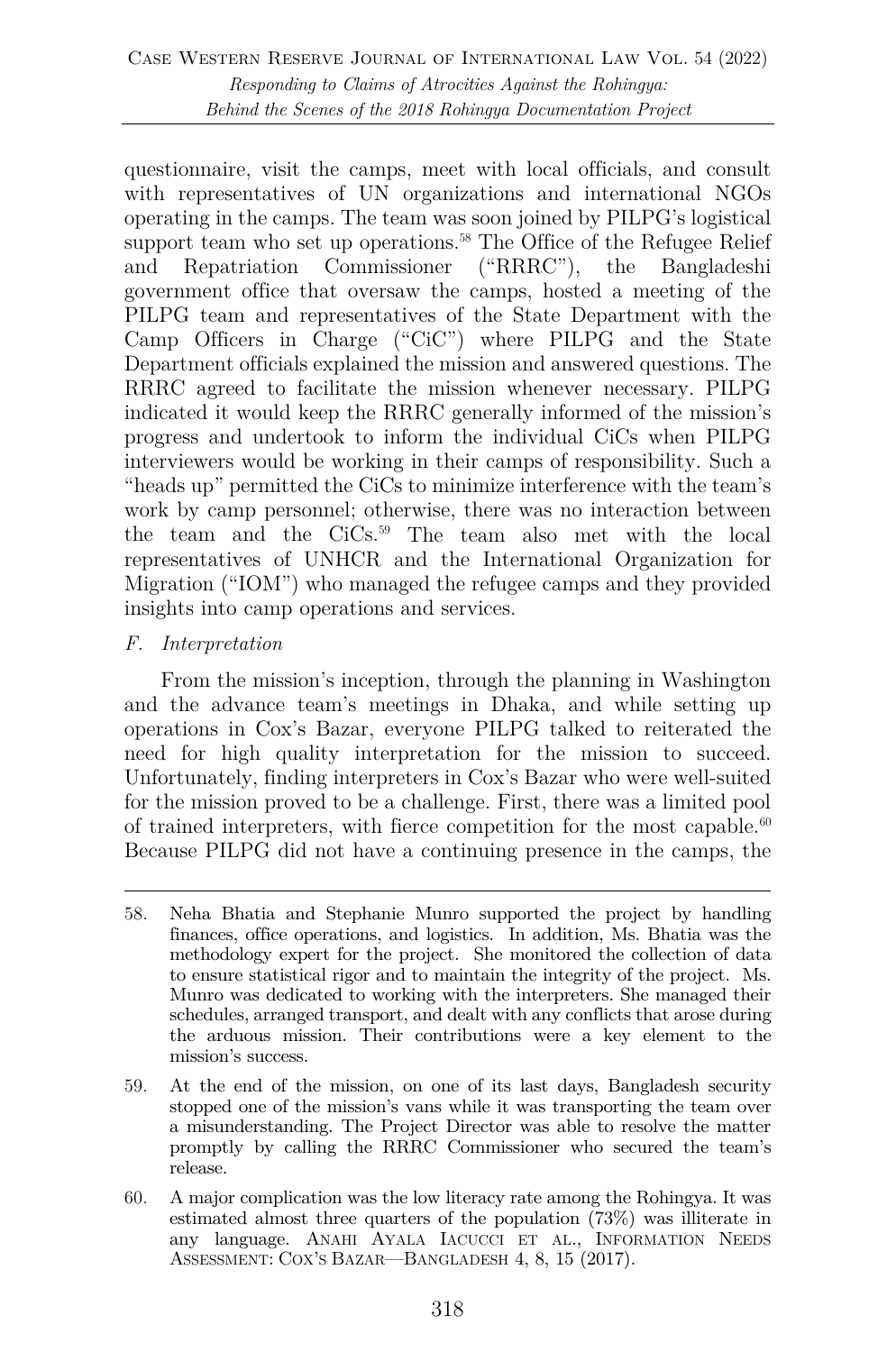interpreters available had to be hired on an *ad hoc* basis. PILPG also reached out to the Rohingya diaspora prior to arrival in Bangladesh to solicit suggestions. It continued to ask the UN and other human rights organizations for recommendations once the team was in Cox's Bazar. Second, the Rohingya spoke a unique language, and there were few nonnative interpreters who spoke the language to communicate clearly with those in the camps. Furthermore, Rohingya is not written, adding another level of complexity to the interviews.<sup>61</sup>

Once in Cox's Bazar, the PILPG logistics team swung into action, collecting names of potential interpreters.62 PILPG brought in an international field interpretation expert with experience with the International Criminal Court to assess the local candidates and conduct a two-day training workshop with the collaboration of a sociolinguist with Translators Without Borders. Thirty-three candidates were invited. They were trained on fundamental principles of interpreting, the importance of neutrality, interviewing techniques, terminology, documentation best practices, note taking, gender dynamics, ethical dilemmas, and the importance of self-care. An investigator led a session on working with interpreters from an investigator's point of view and previewed the mission and its methodology. At the end of the training, PILPG engaged the ten best interpreters based on their participation in the training, level of English, demeanor, and understanding of the fundamental principles of interpreting. PILPG maintained another list of substitute interpreters for a call up on an as needed basis. Eventually, eighteen of the trained interpreters were used.<sup>63</sup>

#### *G. Overcoming Hurdles*

The mission was a success. From April 1 to 22, PILPG's investigators conducted interviews with 1,024 Rohingya refugees across thirty-four camps and settlements in the Cox's Bazar area, resulting in

- 62. *See supra* note 58.
- 63. Two of the interpreters were native Rohingya who were able to assist other interpreters in understanding differences between Ruáingga and Bengali dialects. *See* PILPG Report, *supra* note 1, at iv.

<sup>61.</sup> The Rohingya speak Rohingya, also called Ruáingga. While the language is unique in Myanmar, it is similar to Bengali dialects, in particular the Chittagongian language spoken in and around Cox's Bazar. *Id.* at 4–5; Christine Ro, *The Linguistic Innovation Emerging from Rohingya Refugees*, FORBES (Sept. 13, 2019, 11:01 AM), https://www.forbes.com/sites/christin ero/2019/09/13/the-linguistic-innovation-emerging-from-rohingya-refugees/ ?sh=4f07517c5e42 (last visited Mar. 2, 2022) (describing the mutual intelligibility between Rohingya and Chittagongian); Agence France-Presse, *Language of the Rohingya to be Digitised: 'It Legitimises the Struggle'*, THE GUARDIAN (Dec. 18, 2017, 11:40 PM), https://www.theguardian.com/worl d/2017/dec/19/language-rohingya-digitised-legitimises-struggle-emails [https://perma.cc/T459-FFVX].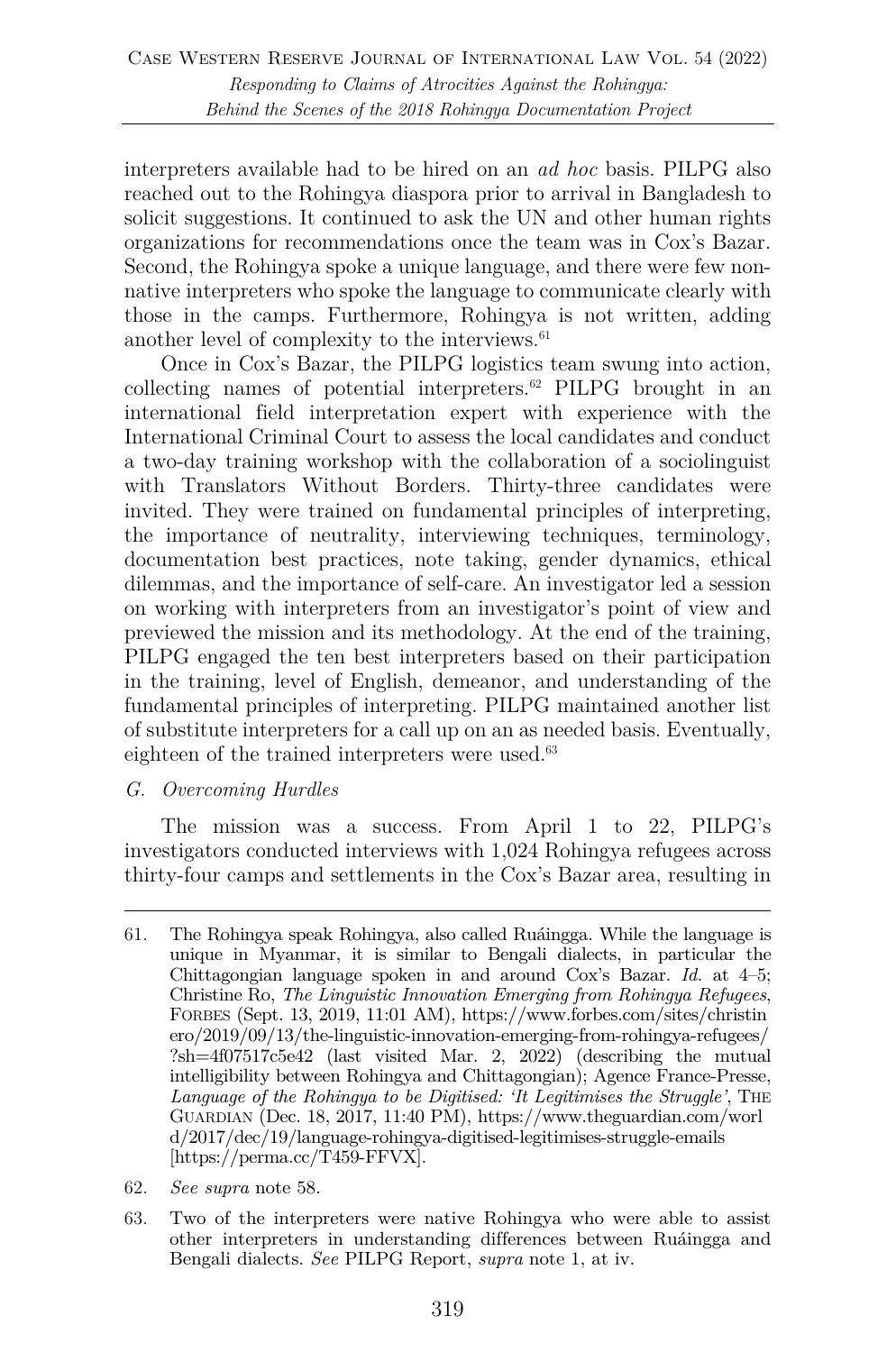more than 15,000 pages of notes with 13,000 coded instances of violence and violations. This allowed for an analysis of patterns of systemic abuse. Ultimately, the U.S. Government imposed sanctions on some senior Myanmar security officials and it recognized that atrocities had occurred.64 Yet, as with any large-scale project, there were obstacles to overcome from the outset.

1. Visas

Securing the appropriate visas for the PILPG team was an unexpected complication. While the U.S. Embassy and Bangladeshi officials suggested tourist visas obtained on arrival would be sufficient for the mission, official Bangladesh policy stressed the need for international NGO community workers in the refugee camps to secure NGO worker visas (or researcher, official duty, or business/work visas, as appropriate). While some humanitarian workers in the camps operated with tourist visas, $65$  PILPG, as an international legal NGO, abided by Bangladesh laws and regulations. The U.S. Embassy and the State Department assisted PILPG with obtaining the proper visas. At the embassy's urging, the Foreign Ministry interceded with the Interior Ministry, and visas were eventually issued. Still, the three-week delay caused PILPG to postpone the mission, preventing some investigators from participating due to scheduling constraints, and limited the advance team from testing the collection methodology and questionnaire as thoroughly as planned. PILPG used the time while the proper visas were being processed to train the investigators on the questionnaire and methodology as well as review security protocols and the mission's purpose.

2. Work Demands

Once the visa situation was resolved, investigators went into the camps in teams of two investigators, with each investigator paired with

<sup>64.</sup> David Brunnstrom & Lesley Wroughton, *U.S. Imposes Sanctions on Myanmar Military Leaders over Rohingya Abuses*, REUTERS (July 16, 2019, 5:37 PM), https://www.reuters.com/article/us-usa-myanmar/u-s-imposessanctions-on-myanmar-military-leaders-over-rohingya-abuses-idUSKCN1U B2QM [https://perma.cc/4E83-V9U9].

<sup>65.</sup> *See Bangladesh Police Free Detained Foreign Aid Workers*, REUTERS (Feb. 24, 2018, 7:41 AM), https://www.reuters.com/article/us-myanmarrohingya-bangladesh-ngo/bangladesh-police-free-detained-foreign-aid-work ers-idUSKCN1G80HY [https://perma.cc/TG6W-Y43E]; Tarek Mahmud & Adil Sakhawat, *39 Foreign Aid Workers Detained Without Papers Outside Rohingya Camps*, DHAKA TRIB. (Mar. 11, 2018, 2:28 PM), https://archive .dhakatribune.com/bangladesh/law-rights/2018/03/11/crackdown-foreignaid-rohingya [https://perma.cc/R5DC-UTZE].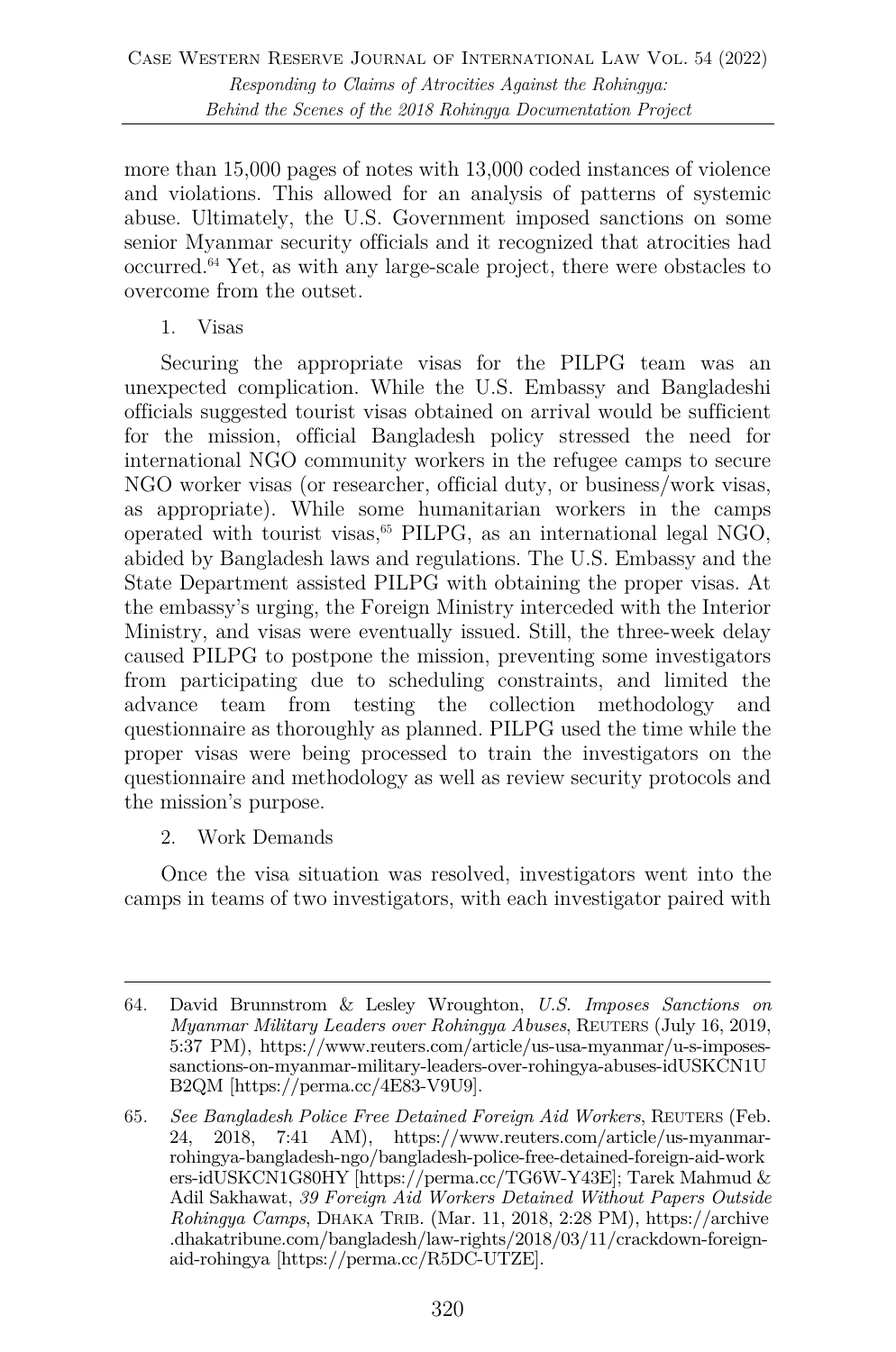an interpreter and local guide.<sup>66</sup> Each team had at least one female member—either a female investigator or interpreter—to ensure gender sensitivity when female respondents were interviewed. INR had provided interview targets (number of interviews) per camp. The PILPG team then gave daily deployment plans to each investigative team, together with maps of medical and psychosocial referral points in the area.

The interpreters who lived in Cox's Bazar were picked up every morning at a central location and transported to a meeting point at the camp. The investigators and support team stayed at a hotel closer to the camps. Nonetheless, it took approximately 45 minutes to an hour for the investigators and more than an hour for the interpreters to drive to the camps. When the investigation shifted to the southern camps, driving time increased by almost one hour each way. The investigators and interpreters were provided lunch and water. Upon arrival at the camp, the investigators and interpreters joined up with their camp guide at the meeting point and then went to their designated areas to conduct interviews. The plan was to get to the camps around 9:00 AM and depart (due to curfew) at 4:00 PM. There were regular after-workhours debrief sessions at the hotel, when the investigators were given their camp assignments for the next day and administrative matters were discussed. Investigators were also expected to review their interviews each night and code the information.

The pace was demanding. With the period to collect interviews shortened due to visa problems, the necessary output for each interviewer increased.<sup>67</sup> In order to achieve the desired  $1,000+$ interviews, each investigator was expected to conduct five to six interviews a day. Travel within the camps was challenging, often taking thirty minutes or more for each team after they had met up with their camp guide at the meeting point to get to its designated area of coverage for the day. There was one break day each week, but the investigators often used that day to catch up on coding.

PILPG had arranged for a psychologist trained in therapeutic care to spend two weeks with the mission to provide psychosocial support to the team. The psychologist met with each investigator at least once and conducted debriefing sessions with two groups of interpreters. She

67. *See generally id.* The planned five-week collection period for the mission shrank to only twenty-two days. Because of the visa delay, some investigators who had planned to participate in the mission had to cancel. Illness among the investigators and a day of rain also limited time in the camps for interviewing, resulting in the need to conduct more interviews in the remaining time.

<sup>66.</sup> The camp guide was expected to help the investigator and interpreter move within the camps as well as keep strangers and the curious from disturbing the interview once it began. PILPG Report, *supra* note 1 at 10.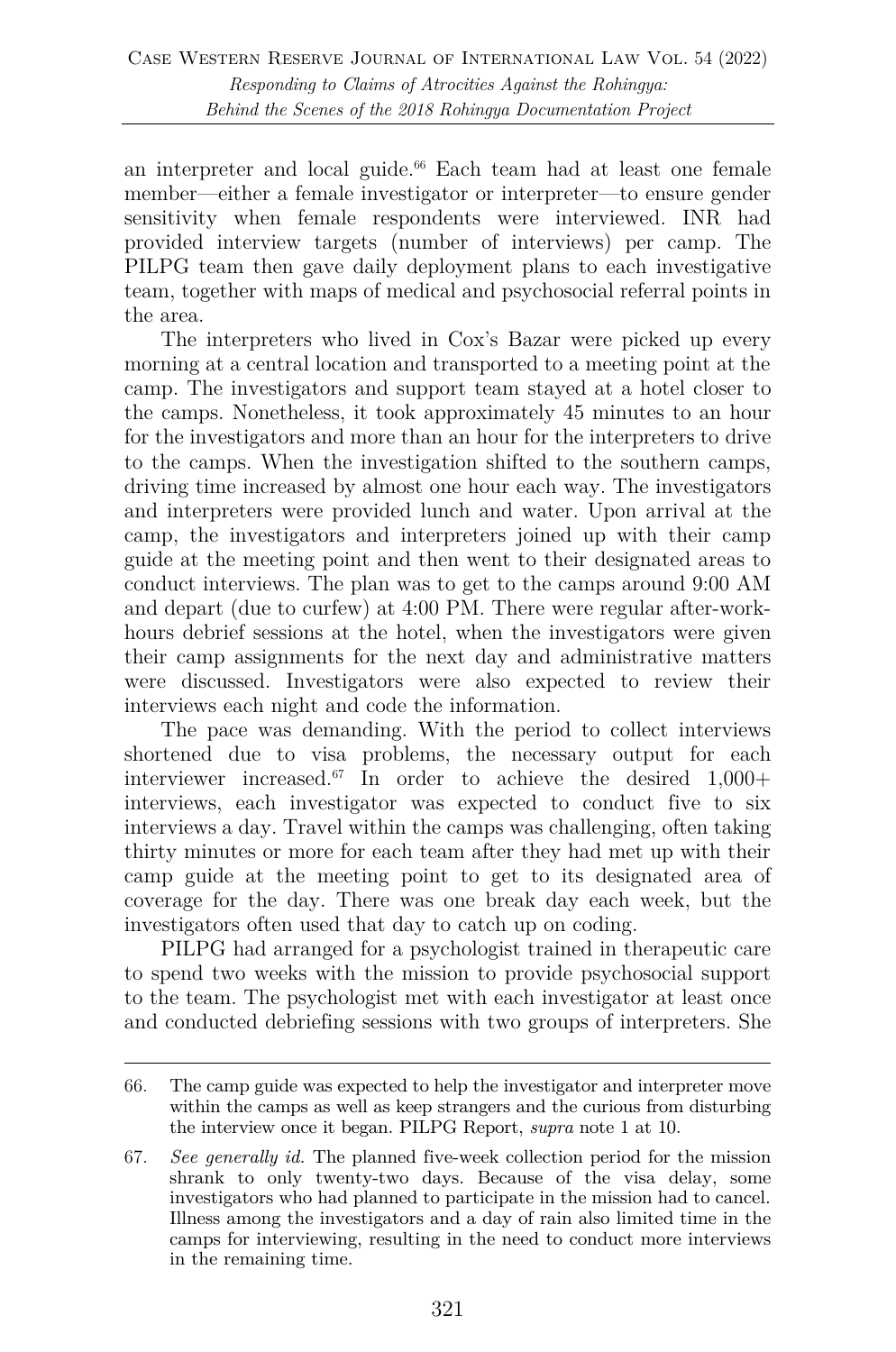also shadowed two special interview sessions for rape victims, working with the investigator to conduct the sessions and helping the victims address the trauma they were experiencing during the sessions.

#### 3. Movement Within the Camps

The size and terrain of the camps was a lingering security concern for the logistics and leadership teams. The camps were large and hazardous (steep hills, excessive dust, open latrines, etc.), and there were limited ways to communicate with investigators once they entered the camps. Nonetheless, PILPG needed to know which parts of the camps had been covered by each interviewing team to ensure the integrity of the survey and to map the next day's interviewing schedule and territory. PILPG also needed to know where each individual team member was throughout the day in case he or she needed to be extracted in an emergency.<sup>68</sup> PILPG learned the UN and NGO groups working within the camps relied upon radio, irregular mobile phone service, and Wi-Fi. PILPG needed greater fidelity to ensure everyone's safety. It looked into using satellite phones, but they were prohibited by the government. PILPG examined personal tracking devices, but ultimately found none suited for the mission's needs. PILPG considered adding a security officer for each team, but the security company could not guarantee enough officers would speak the local language or dialect. After procuring local SIM cards and data plans, PILPG settled on using the Find My Friends app<sup>69</sup> initially, then switched to the Galileo<sup>70</sup> overlay on Google Maps, which proved invaluable in tracking movements and confirming walk patterns. PILPG supplemented the technology by hiring a local camp guide for each investigator. The system worked well, as the technology tracked the investigators' movements and the guides served as a complementary communication system for the teams.<sup>71</sup>

- 68. *Id*. at 9. At the busiest time of the mission, PILPG had seven teams of investigators scattered throughout the camps; in total, eighteen investigators conducted interviews in thirty-four refugee camps and settlement areas.
- 69. Apple, *Find My Friends*, https://apps.apple.com/us/app/find-my-friends/ id466122094 [https://perma.cc/JF2Z-K76D].
- 70. The Galileo app was renamed Guru Maps in 2019. *See Guru Maps: Formerly Known as "Galileo Offline Maps"*, GURU MAPS: OFFLINE MAPS & NAVIGATION, https://gurumaps.app/ [https://perma.cc/X4SY-7UQ7].
- 71. Security was a prime consideration of the mission's leadership. Each investigator was briefed on the security situation, proper security protocol, and reporting requirements prior to arrival. PILPG instituted a "buddy" system, requiring investigators to accompany one another each time someone left the hotel compound. The leadership monitored security notifications among the U.N., the U.S. Embassy, and the international nongovernmental organization community within the camps and sent back twice daily messages to PILPG management in Washington, D.C.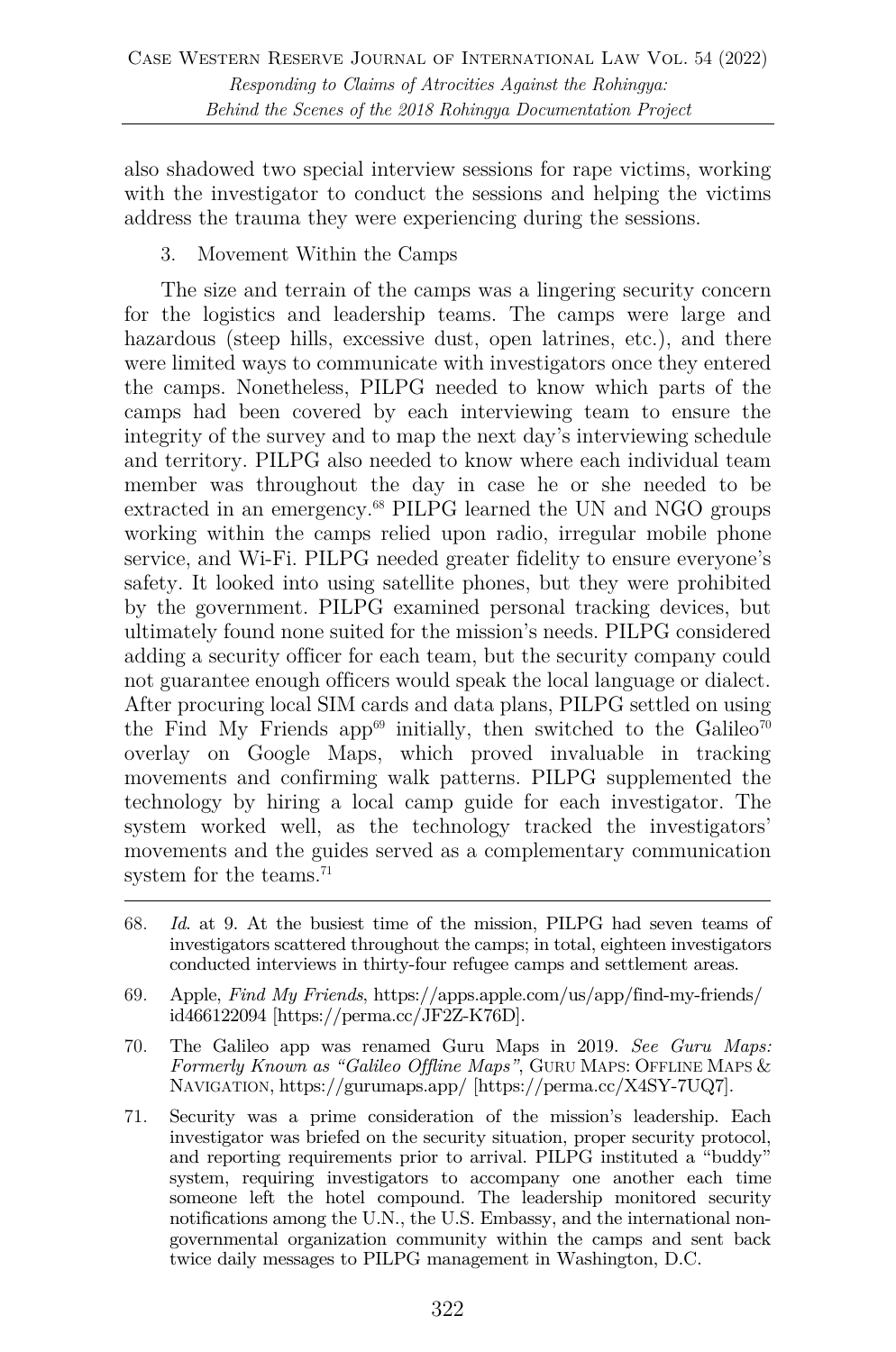#### 4. Money

The handling of money was problematic. Often, goods and services in the Cox's Bazar area, outside of the large hotels, were on a cash-only basis. PILPG relied upon regular wire transfers through Western Union. It was not an ideal situation with high security risk, but it worked, and all funds were accounted for.

5. Methodology: Beautiful in the Abstract, but Challenging in Implementation

The methodology was designed to capture a diverse snapshot of the camps, which would allow the State Department to draw conclusions about what happened among the population as a whole. A key component of the methodology was ensuring the randomness of the sampling. The camps were allocated a certain number of interviews to be achieved that were proportional to their population size. PILPG would then assign an investigation team a location in a camp (using GPS coordinates). At the location, the team would choose a starting point (such as a mosque, bridge, or food distribution point). The team would then divide at the starting point, with each investigator going in opposite directions, turning to the left to prevent overlap by investigators in the same area. The investigator would use a code to determine randomly at which household to start. After the initial household, the investigator would turn to his or her left and choose every third household (skip pattern). Once at the household, the investigator and interpreter would seek permission to enter. If permission was granted, the investigator would seek informed consent by the household.72 Then, the investigator would ask how many persons over the age of 18 lived in the household. Using a random birthday table, the investigator would select the person in the household to

<sup>72.</sup> *See generally* PUB. INT'L L. POL'Y GRP., FIELD GUIDE FOR CIVIL SOCIETY DOCUMENTATION OF SERIOUS HUMAN RIGHTS VIOLATIONS (2016). The PILPG advance team in Cox's Bazar worked with the State Department, investigators, and interpreters to develop informed consent and confirmation to consent language that was understandable and informative. The informed consent form used by PILPG on the mission read:

Hello, my name is \_\_\_\_\_ and I work for the Public International Law & Policy Group ("PILPG"). We are talking with refugees about their experience in Myanmar. We would like to talk to a member of your family, from this home, if they are willing. I will be choosing them at random. Taking part in this survey is voluntary. Whoever speaks with me can stop the interview at any time and can refuse to answer any questions they are not comfortable with. Your family will not receive anything for speaking with me. We understand you and your family may not want to talk about your experiences and if so, we respect your decision. Do you have any questions about what I just told you?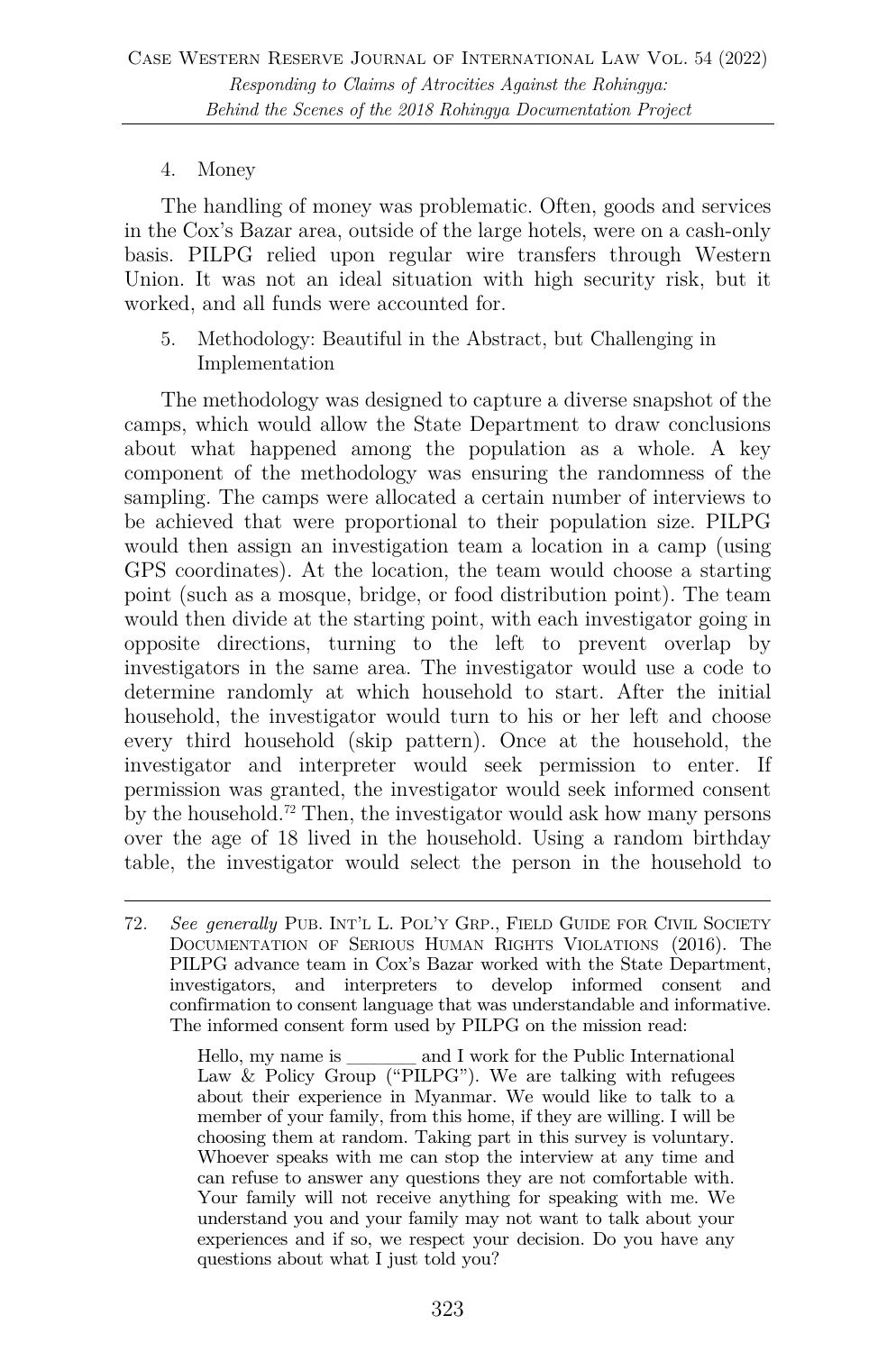interview. This randomness ensured no group, such as senior males, heads of households, or the person with the "best" story, dominated the sampling. No substitutes of persons were permitted. If the selected person was not present, the interviewer would leave the household and continue to the next household in the skip pattern. After selecting the person to be interviewed, the investigator would conduct the interview, reconfirm the person's consent,73 and leave. PILPG had a protocol for receiving evidence if offered, but collecting evidence was not the mission's purpose. Ultimately, very few items of evidence were collected during the mission.

The methodology, while necessary to ensure the results' credibility, was difficult in accommodating the nature and geography of the camps. The lanes in the camp were short, or turning left might require the investigator, interpreter, and guide to go up and over hills in hopes of finding the next household. In addition, it was often confusing to a household when, after just having given an unknown investigator permission to enter and engage in an interview, the investigator and interpreter would have to leave without conducting an interview because the "random birthday" selected individual was not at home. They wondered why someone else could not speak, but that would interfere with the randomness of the survey. Nonetheless, the experienced interviewers persevered in adhering to the methodology despite the obstacles to ensure the reliability of the documentation effort.

6. Mapping

In order for the State Department to be able to analyze the data received properly and to determine where events happened, it was important for the interviewees to identify where they were from and where the events they experienced or witnessed occurred. This was difficult because many of the interviewees were illiterate, so they could not spell or identify a location's name. Also, locations had different names in Burmese and Ruáingga. Furthermore, many of them had never traveled far from their villages. This complicated the investigators' work, often frustrating them because being precise with a location was important for the mission, but obtaining it took up a lot of time during an interview. The teams found the map atlas (which

<sup>73.</sup> The confirmation of consent script read:

Before I leave, I'd like to reconfirm how we will be using your information and that you are comfortable with providing this information. Your responses will be shared in a report to help improve international understanding about the issues affecting your community. If you no longer wish to share your story, please let me know.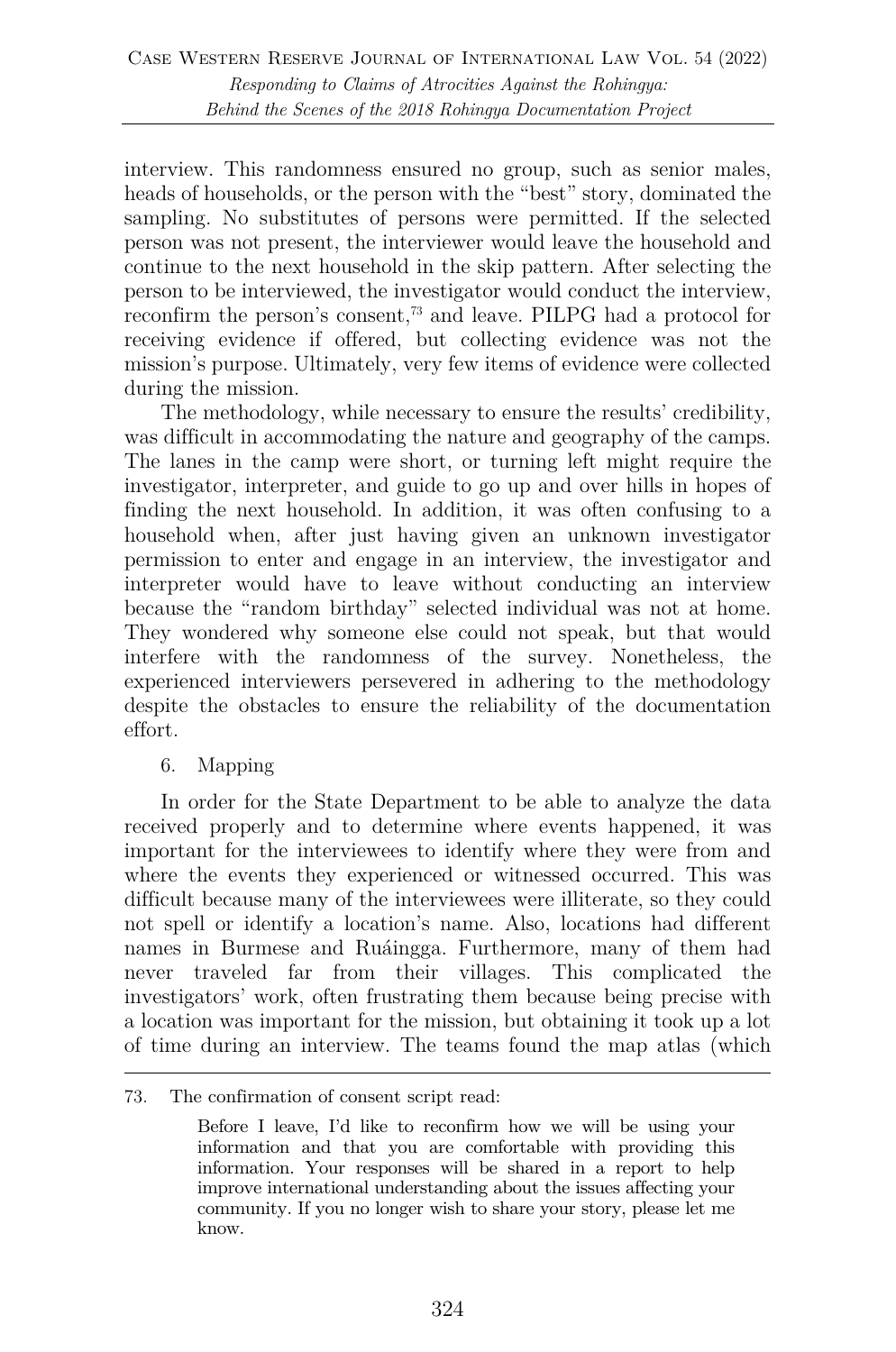broke northern Rakhine State into a grid covering areas identified in open sources, provided by the State Department) unwieldy which limited its use—in addition, many of the interviewees could not read a map. Investigators and interpreters resorted to having the interviewees identify locations phonetically or having the interviewees describe locations in relation to fixed points (like a river, or big town). When PILPG obtained the UN naming convention for Rakhine State locations in both languages (Burmese and Ruáingga), the task became easier. Using the State Department map atlas with grids, the UN list, input from the interpreters, and discussions among the investigators themselves, the investigators were able to identify most locations. State Department analysts were eventually able to locate approximately nine out of every ten locations identified by the investigators and conducted geospatial analysis based on the overall grid.

# 7. Coding and Analysis

Using the State Department-designed questionnaire, the investigators were expected to perform a qualitative analysis on the data collected in each interview. At the end of each day, the investigator was to note manually onto a coding sheet attached to each questionnaire information on (1) whether the interviewee was a victim or a witness of a purported violation; (2) the violation or "event" documented; (3) the perpetrators' unit or ethnic identity and weapons used;<sup>74</sup> (4) the date of the violation; (5) the number of victims of the reported "event"; and (6) the location of the violation or event. The codes for events and perpetrators had been determined in advance, although they were expanded during the mission. Eventually, there were 60 "event" codes and 21 "perpetrator" codes, and more than 13,000 documented incidents of abuse or grave violations.75 The results were then supposed to be entered daily onto a secure, specially designed documentation software, with the data later transmitted to the State Department. It quickly became apparent this would not be able to be done on a real time basis, despite the best efforts of the investigators and PILPG logistics and leadership teams (the mission had initially included extra time for coding activities, but the delay in starting the mission due to the visa problems eliminated that time). DRL and PILPG decided the investigators would instead fill out the coding

<sup>74.</sup> DOCUMENTATION OF ATROCITIES IN NORTHERN RAKHINE STATE, *supra* note 8, at 19 ("The presence of ARSA in the refugee camps likely gave pause to some refugees who might otherwise identify ARSA as perpetrators. ARSA's involvement in the violence thus is likely under-reported. However, based on other credible research into the attacks in northern Rakhine State, we have no reason to conclude the group was responsible for more than a small fraction of the violence.").

<sup>75.</sup> PILPG Report, *supra* note 1, at iii.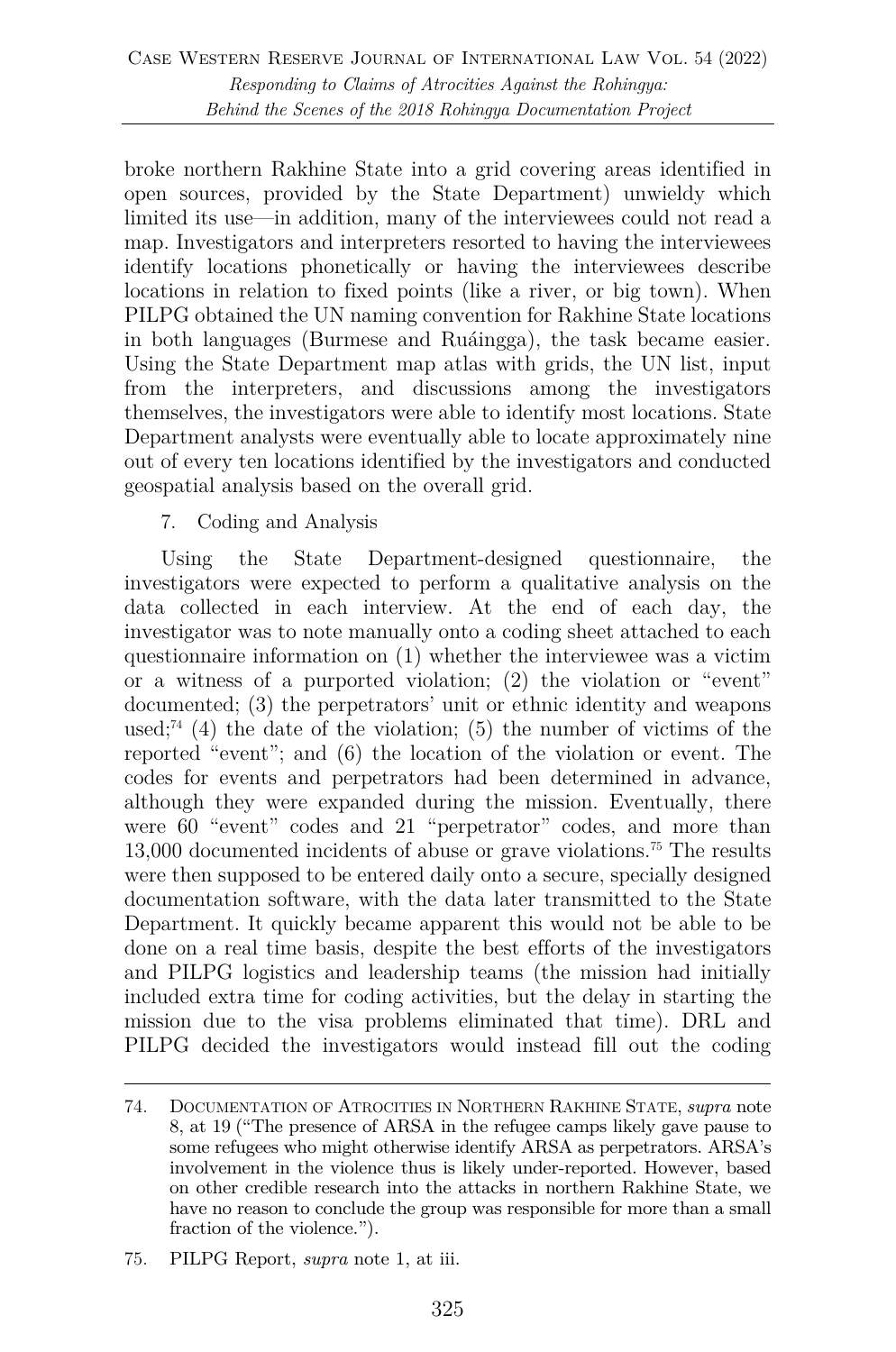sheets manually and attach them to the individual questionnaires. The hard copies of the questionnaires with the coding sheets would be returned to the U.S. after the mission (with chain of custody tracking). Then the PILPG team in the United States would go through them to input the coded data into the database, which provided an opportunity to double check the coding.

Upon conclusion of the mission and return of the questionnaires to PILPG offices in Washington, D.C., PILPG began processing the documents. It soon reached out to its *pro bono* partner Orrick to help with digitally scanning and securely storing digital copies of the questionnaire. This enabled a larger team of reviewers to access the documents. Ultimately, Orrick provided 90 lawyers to assist the dozens of PILPG staff members with the coding and analyzing of the questionnaires and inputting the data.76

# IV. WRITING THE REPORT

*"In sum, there are too many coincidences in the nature and similarity of the attacks across the mapped area of Rakhine to suggest anything other than a carefully planned military operation designed to terrorize the refugees into leaving their homeland.*"<sup>77</sup> – PILPG Report

The writing of both the factual findings and legal analysis was an evolutionary process because neither was originally planned. PILPG was to provide a qualitative factual report to DRL for the State Department, which it could use to do its own analysis and reach its policy recommendations. To prepare its report to the State Department, a team of PILPG lawyers reviewed the reports each investigator completed at the end of their time in Bangladesh. PILPG quickly identified key themes and patterns from the investigators' reports: (1) pre-attack pattern of violence and human rights abuses targeting the Rohingya over many years; (2) patterns of escalating violence throughout 2016 and 2017; and (3) violence and violations beginning in August 2017, which signified the security forces' assault that prompted the massive Rohingya refugee flows into Bangladesh, referred to by many interviewees as "massacre day." PILPG then applied the stories from the Rohingya refugees to information already

<sup>76.</sup> Orrick also provided its own qualitative and legal analysis of the data. The mission's data transmission to the State Department and PILPG's findings and analysis would have been significantly delayed without the substantial commitment by Orrick to this endeavor.

<sup>77.</sup> PILPG Report, *supra* note 1, at 50.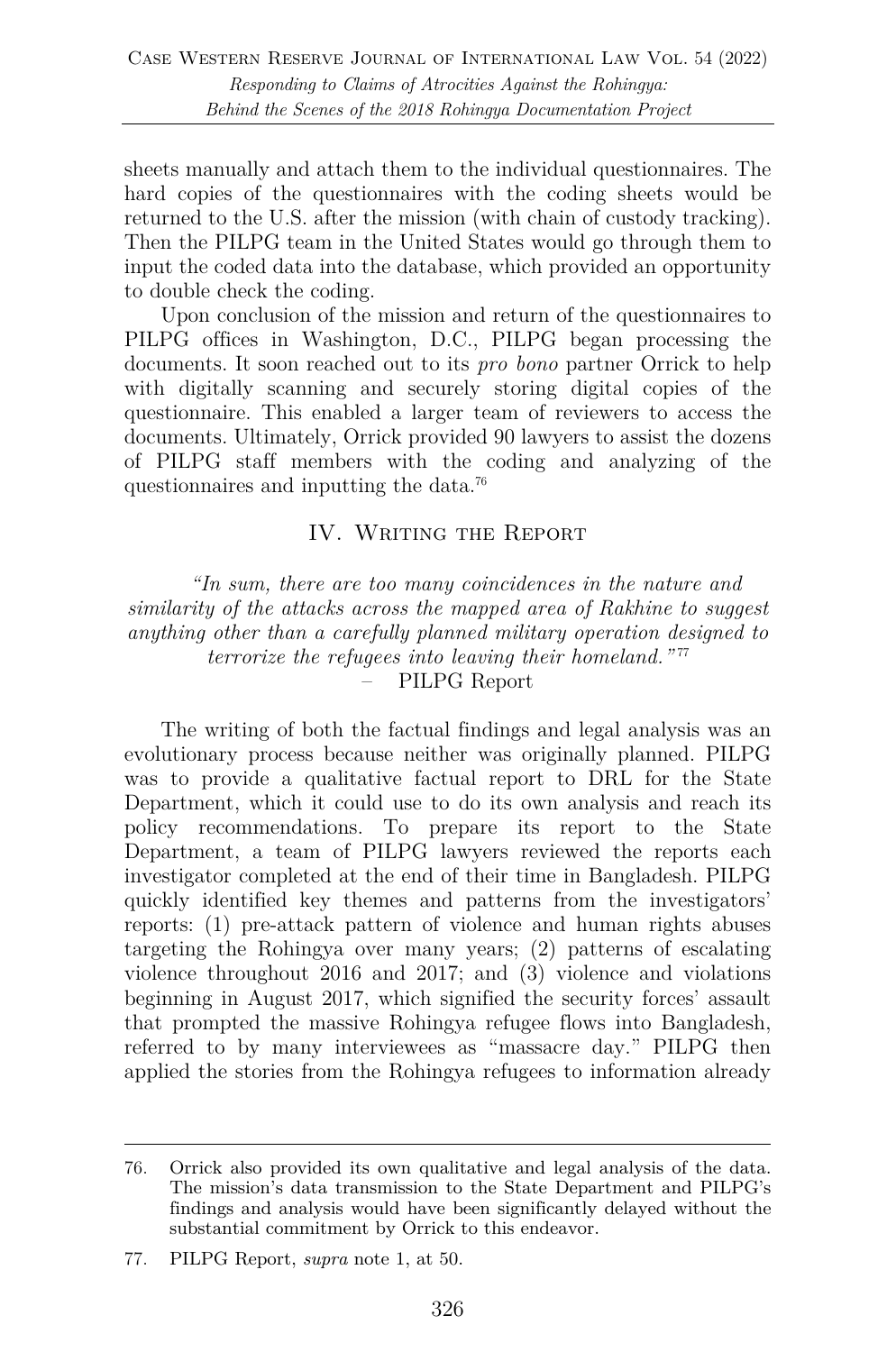documented about the military to put together a draft.78 This drafting process exposed a greater number of clear patterns of violence than PILPG or DRL initially expected. Because of this, DRL granted PILPG permission to produce its own public report that included a legal analysis.79 PILPG's public factual findings were similar to the PILPG qualitative report submitted to DRL. PILPG brought in a larger team, along with an expert consultation group, to assist with the legal analysis.

To complete the legal analysis, PILPG's drafters consulted with a group of international human rights lawyers. PILPG designated a drafter for each section (crimes against humanity, genocide, war crimes) with other team members and expert consultants working across all three sections. For three months, the team worked to uncover patterns and make connections that matched the elements of each crime, calling into question one another's arguments and inferences. One of the challenges was to discern the requisite intent to determine whether genocide occurred. PILPG ultimately determined there were

<sup>78.</sup> PILPG also hired an expert on the Burmese army to examine the Burmese military structure, chain of command authority, and insignia of different military groups. He also reviewed the data collected utilizing his analysis to identify potential units and perpetrators as described by the interviewees. The military analysis was provided separate from the PILPG qualitative analysis provide to the State Department. Source is on file with the authors.

<sup>79.</sup> The PILPG report was split into two: a factual finding and a legal analysis. The finding was released in early October to complement the State Department Rohingya documentation report released in late September 2018. *See* DOCUMENTATION OF ATROCITIES IN NORTHERN RAKHINE STATE, *supra* note 8. It was followed by a detailed legal analysis released in December. *See* PILPG Report, *supra* note 1.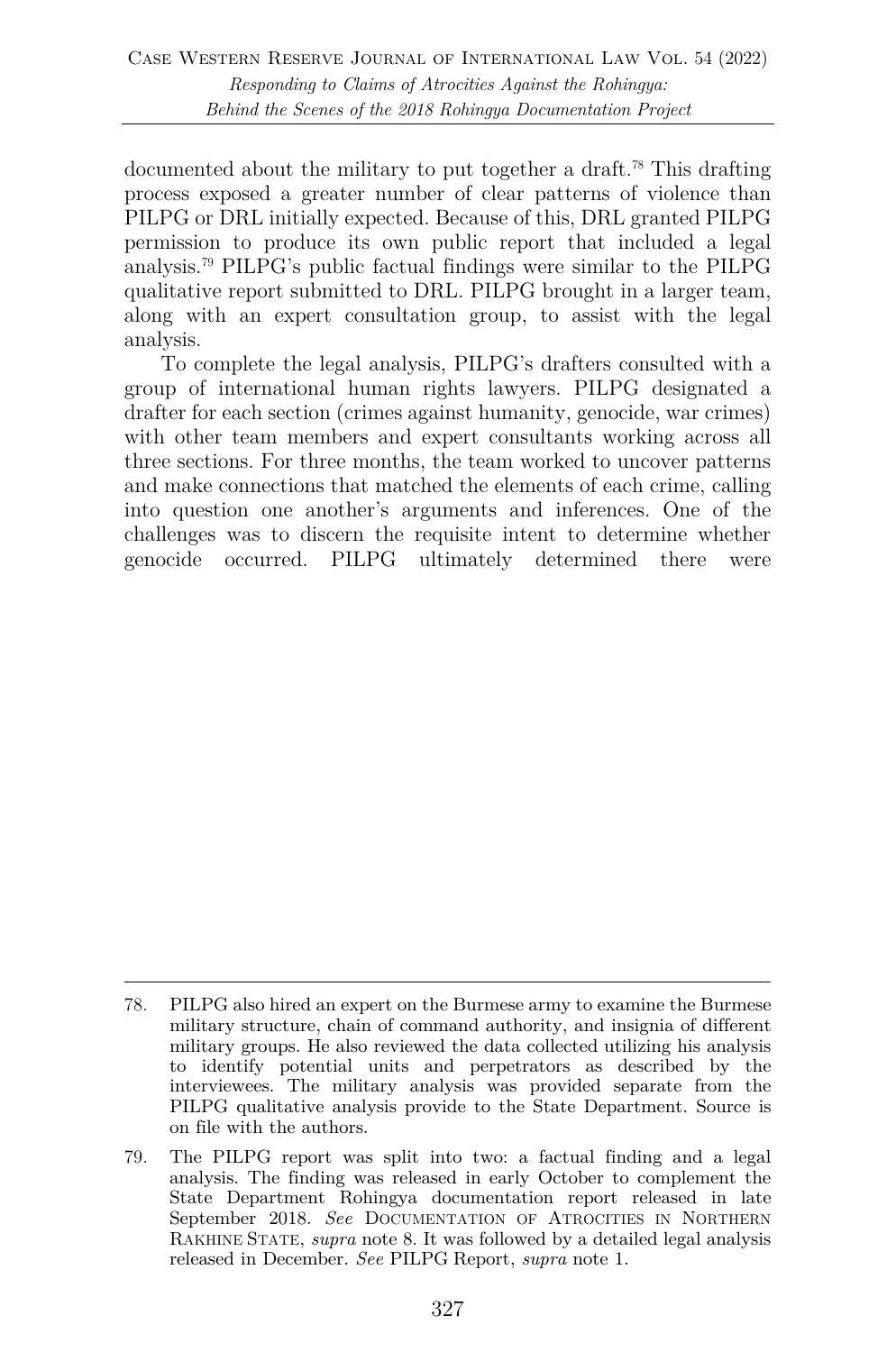"reasonable grounds to believe"80 crimes against humanity, war crimes, and genocide had been committed against the Rohingya.<sup>81</sup>

# V. CONCLUSION

The 2018 Rohingya Mission was a special type of documentation mission. At the behest of the State Department, PILPG brought together international investigators for a short period of time to conduct a data collection mission looking at alleged atrocities occurring in a particular location (Myanmar's Rakhine State) over a set period (October 2016 to March 2018). Because of its methodology, the State Department and international legal experts could draw statistically valid conclusions about the violence the Rohingya had suffered. Most documentation efforts are more modest and localized, usually conducted by civil society organizations in the same country where the atrocities occur. Nonetheless, there are valuable lessons to be drawn from the Rohingya Documentation Project that can be applied to other human rights documentation missions. Many of them seem obvious, but they bear repeating.

- *Understand the purpose of the documentation effort*. There are many reasons for documentation: transitional justice for accountability purposes, truth seeking, institutional reform, education and awareness-raising, and sharing of stories for closure and healing.82 Some of these reasons may be able to be pursued jointly during a mission, but keeping the purpose of the documentation at the forefront of the mission will help ensure its
- 80. *See* PILPG Report, *supra* note 1, at vii. There are a range of standards that can be applied throughout international criminal proceedings, but the "reasonable grounds to believe" standard is applied by the International Criminal Court when deciding whether to open an investigation into alleged crimes. *See, e.g.*, Decision Pursuant to Article 15 of the Rome Statute on the Authorisation of an Investigation into the Situation in the People's Republic of Bangladesh/Republic of the Union of Myanmar, Case No. ICC/-01/09,  $\P\P$  92, 110 (Nov. 14, 2019) (finding a "reasonable basis" to believe that crimes against humanity were committed and authorizing an investigation thereof). *See also* Rep. of the Indep. Int'l Fact-Finding Mission on Myan., Hum. Rts. Council, Thirty-Ninth Session, Sept. 10–28, 2018, ¶ 83 (finding "reasonable grounds to conclude that serious crimes under international law have been committed that warrant criminal investigation and prosecution" in Myanmar); STEPHEN WILKINSON, STANDARDS OF PROOF IN INTERNATIONAL HUMANITARIAN AND HUMAN RIGHTS FACT-FINDING AND INQUIRY MISSIONS 9 (2014).
- 81. *See generally* PILPG Report, *supra* note 1.
- 82. *See, e.g.*, INT'L COAL. OF SITES OF CONSCIENCE, www.sitesofconscience.org [https://perma.cc/D2SN-7QDB]; HERSTORIES, www.herstories.org [https:// perma.cc/M5K8-VTVR].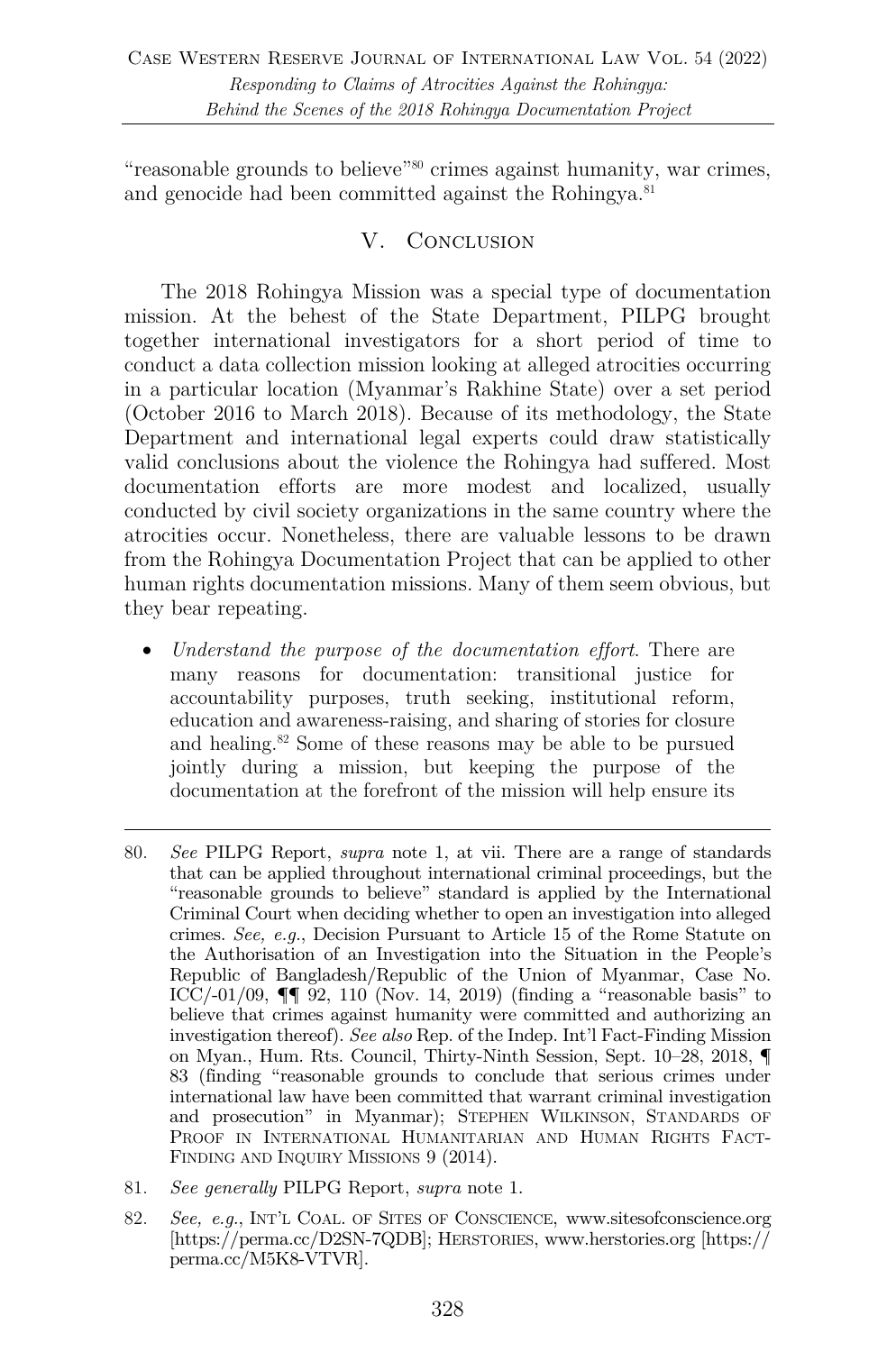focus and success. It is essential to communicate the purpose of the mission to the interviewee. Otherwise, it is impossible to secure informed consent to the interview.

A clear purpose will influence how the entire mission will be carried out. The PILPG mission did not track down leads it received of possible perpetrators, which often frustrated the investigators. That was not the purpose of the documentation mission. To have done so would have disrupted the methodology and potentially jeopardized the integrity of the statistical conclusions.

- *Do not underestimate the value of advance planning*. Some missions by necessity must be put together in a hurry, and there will always be changes once the team is in the field (see below— *Be flexible*). Nonetheless, spending time before the mission to sort through logistics, consider options, ponder possible problems, and develop contingencies will give mission leadership the ability to be nimble once it faces challenges in the field.
- *Be flexible*. Even the best laid plans are likely to change on a mission, especially because most documentation work occurs under difficult conditions. It is not just the mission leadership who must be flexible, but individual team members must also adapt. Despite substantial effort to sort out camp communications before arriving in Cox's Bazar, PILPG went through several tracking options (satellite phones, SIM cards, personal trackers, additional security guards) once the team was on the ground. Finally, the team decided upon the Galileo App, which was suggested by one of the investigators. Additionally, when one of the investigators was presented with an unexpected opportunity to work on focus groups dealing with allegations of rape, the other investigator on her team agreed to conduct more interviews to free her up. This allowed the mission to achieve its numeric interview goals. Being flexible allows you to support your team.
- *Support your team*. There are several aspects of team support. (1) Provide clear direction. The PILPG mission had a strong Project Director who was able to give the investigators the clear guidance they needed to do their jobs, while managing the logistical demands in Washington. (2) Take care of details. The logistics team made sure the investigators had the materials they needed to get the job done. They arranged lodging, transport, and security so the investigators could concentrate on the difficult task at hand. Mission leadership also arranged for group meals away from the camps and hotel to build camaraderie. (3) Train, train, train. Ensure members of the team receive the necessary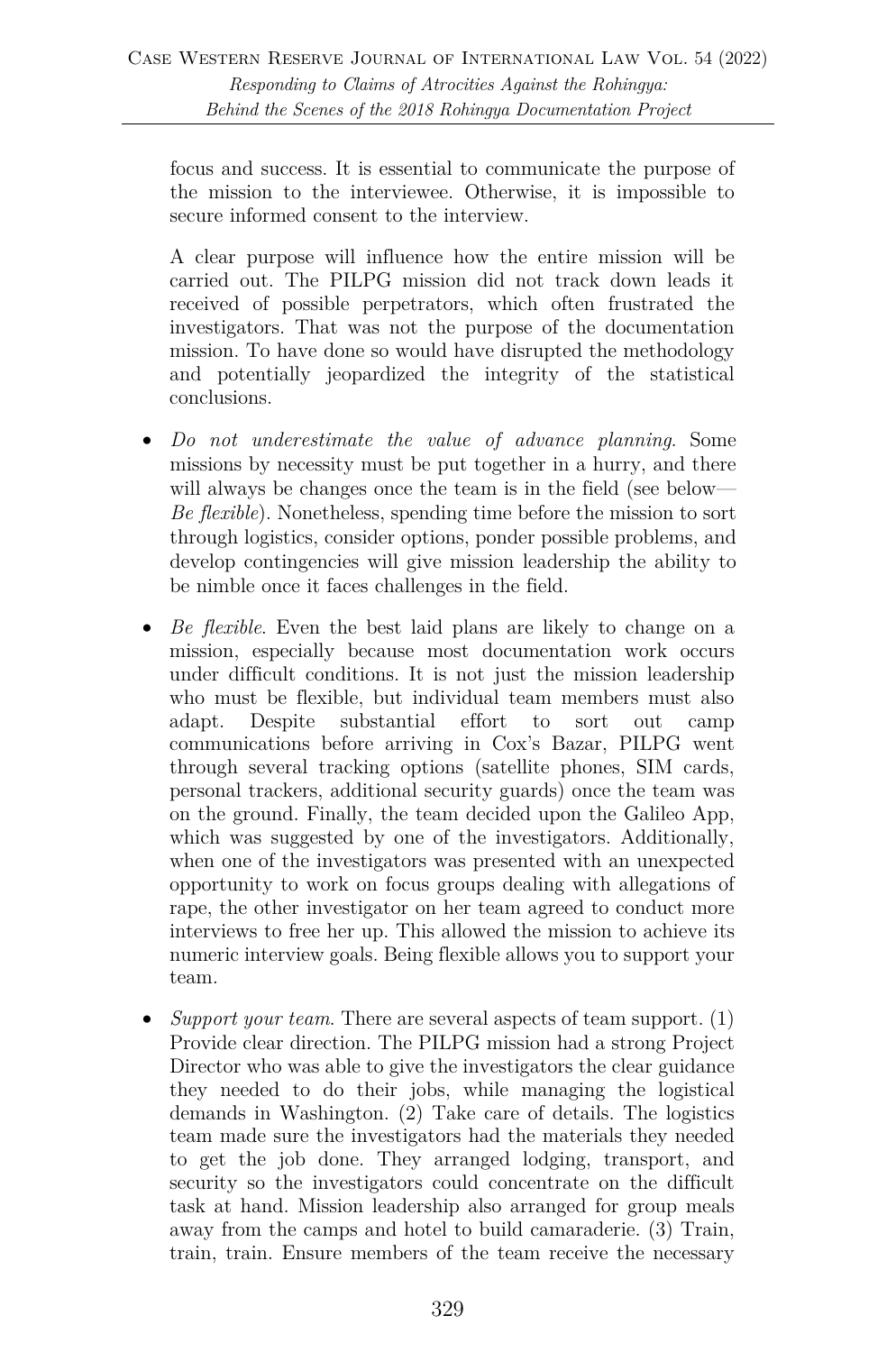training to do the mission properly. Even with experienced investigators, like the ones on this mission, PILPG trained them in the methodology, coding, random selection methods (the birthday table and skip pattern), the questionnaire, and informed consent. In addition, PILPG brought in an interpretation expert to train the interpreter candidates to make sure they understood the basic elements of interpreting. It takes time and resources, but investing in training will help everyone do the work at the same standard, ensuring consistency of result. (4) Look after the entire team. The PILPG mission achieved what it did because the investigators and interpreters worked cohesively. Making sure the interpreters knew the purpose of the mission and importance of the methodology made them feel part of the entire effort. In addition, the logistics staff arranged secure transportation for the interpreters as well as provided lunches and water. PILPG also ensured they had access to the psychologist for support during the mission.

- *Do not ignore psychosocial support*. This is crucial. Documentation work is exhausting—both physically and mentally—especially when dealing with atrocities in challenging environments. Even for experienced investigators, the work takes a heavy toll on the people asking questions and the interpreters serving to engage the interviewees. Few people are prepared to listen to stories of horror all day long. It is important they have the opportunity to address personal issues that come up during and after a mission. By providing clear direction and taking care of details, you help build a resilient team able to respond to inevitable challenges and work together to achieve the mission's goals.
- *Do not ignore technology*. Technology can be a great help for any mission, and it is important to assess possible technology tools during the planning period. For example, PILPG, as it planned for the mission and heard of the difficulty in obtaining trained translators, considered using apps to assist with translation. The interviewer would tape the interview and then run the tape through translation apps. It would save time and, perhaps, ensure greater fidelity in translation. PILPG decided not to go with that approach since it would have required additional equipment (tape recorders) and intrusion upon the interviewee (would the person consent to having his or her statement recorded?). That approach would have also raised the issue of storage and chain of custody of the recordings. Nonetheless, PILPG considered technology options to address the challenges confronting the mission.

Ultimately, the Rohingya mission was a hybrid of low technology (paper questionnaires) and more advanced technology (the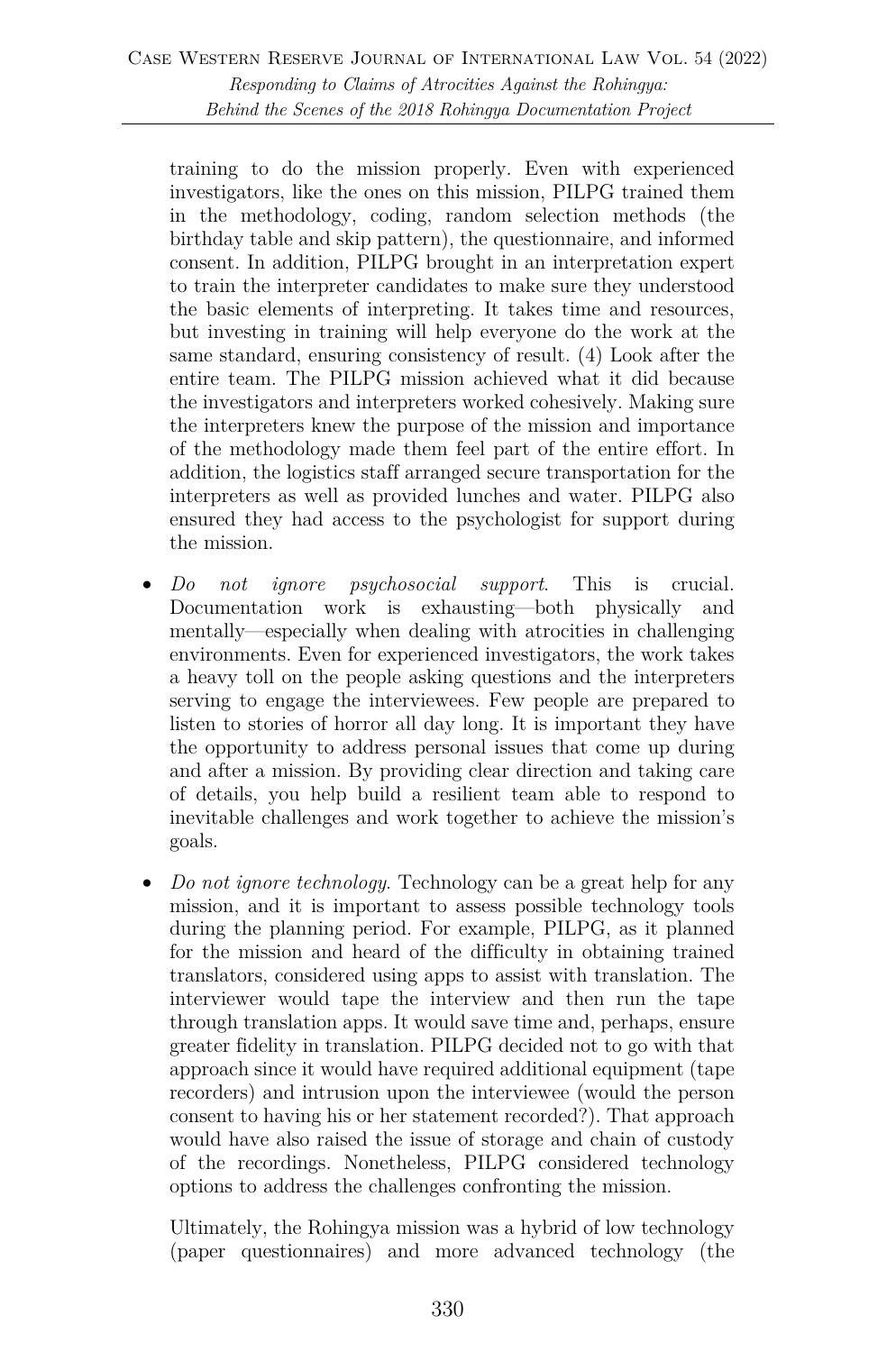Galileo app). Not every documentation effort will be able to utilize smart phones and laptops, but even "low tech" missions are increasingly turning to computerized coding to analyze data and digitize files for security purposes. New software and applications can be immensely useful for such efforts.<sup>83</sup>

• *Be sure to know the end use of the data*. PILPG and the State Department had an agreement on data "ownership" and sharing arrangements. From the outset, it is important to determine who controls the information and physical documentation material. Documenters should also consider what happens to the data once the project ends: Where does it go? Who "owns" it? Who has access to it? How will it be stored? What is the impact of personal privacy rules on the use of the information? If possible, it is best to think through these issues at the beginning of a mission rather than the end.

**Finally, it is important for victims and witnesses to be heard and have their say.** To obtain true informed consent, they need to know how the information (or data for technology purposes) will be used. This is an essential part of the trust building between the investigator and the interviewee.

This is not the end to the story of the Rohingya.<sup>84</sup> The State Department has funded another documentation project among the Rohingya through the Global Initiative for Justice, Truth and

<sup>83.</sup> PILPG and its partners have identified gaps in applicability to expediting or simplifying transitional justice processes as part of an ongoing project to develop a new documentation solution. There are challenges on both the documenters/civil society organization side and developers' side to develop, establish, maintain accessible, and secure technology systems supportive of transitional justice. *See* PUB. INT'L L. POL'Y GRP. ET AL., HUMAN RIGHTS DOCUMENTATION BY CIVIL SOCIETY: TECHNOLOGICAL NEEDS, CHALLENGES & WORKFLOWS (2020).

<sup>84.</sup> As this article goes to print, Secretary of State Antony Blinken announced on March 21, 2022 the U.S. Government had concluded "members of the Burmese military committed genocide and crimes against humanity against Rohingya." Antony J. Blinken, U.S. Sec'y of State, Genocide and Crimes Against Humanity in Burma, Address at the Holocaust Memorial Museum in Washington, D.C. (Mar. 21, 2022), https://www.state.gov/s ecretary-antony-j-blinken-at-the-united-states-holocaust-memorial-museu m/ [https://perma.cc/Q3D3-7RWS]. The finding was based on a review of multiple reports and analysis and included the Department's own "rigorous fact finding." *Id.* Secretary Blinken said the findings in the Department's 2018 report, see DOCUMENTATION OF ATROCITIES IN NORTHERN RAKHINE STATE, *supra* note 8, which were based on the Rohingya Documentation Project conducted by PILPG, were a "key part" in arriving at his determination. *Id.*